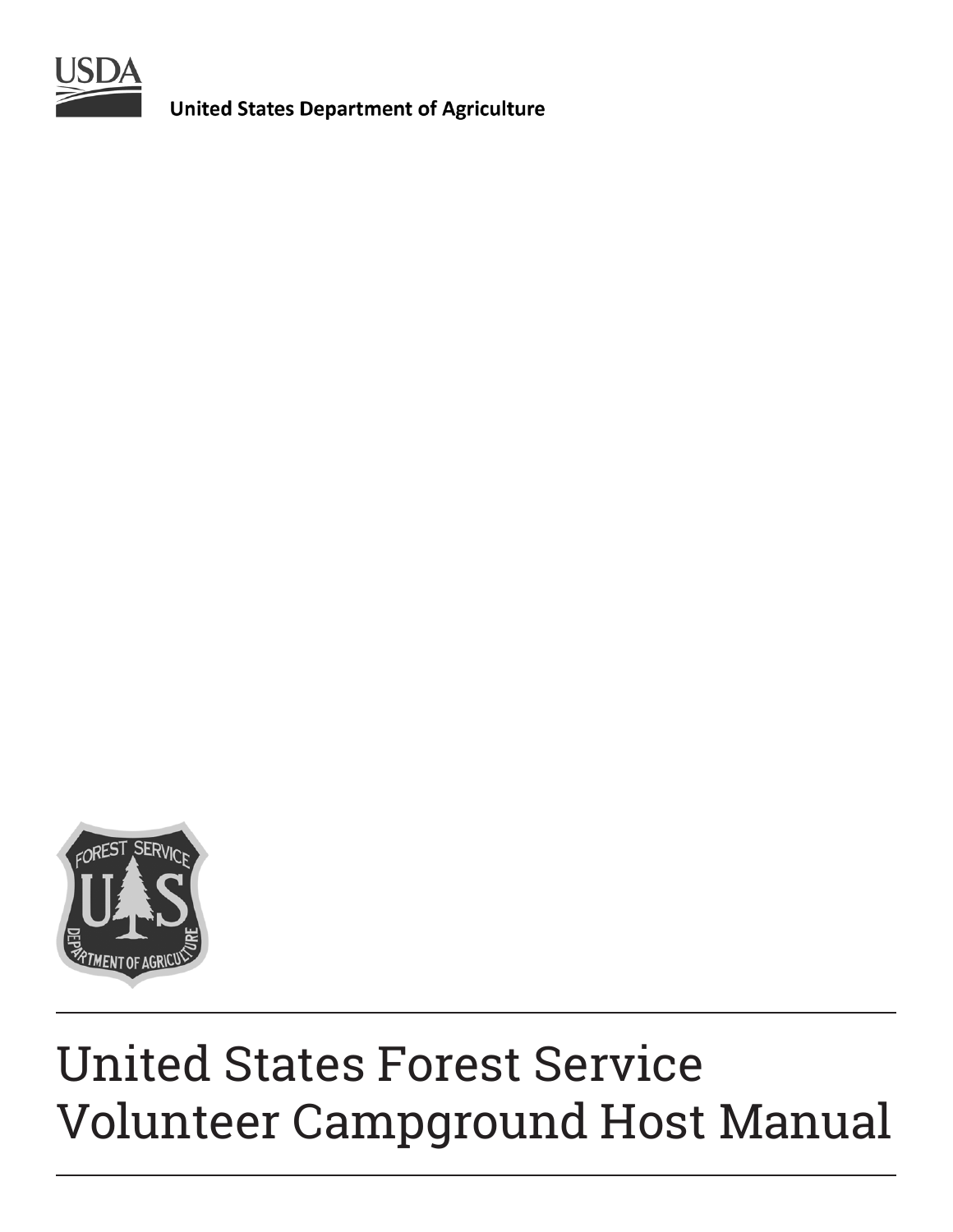## **Introduction**

Thank you for your interest in serving the public, along with your national forests and grasslands, as a U.S. Forest Service volunteer campground host! We hope that your hosting experience is not only positive, fulfilling, and enjoyable, but also that your time as a volunteer lives among your favorite memories.

This manual covers basic information that will help you succeed in your role as a campground host. It includes an introduction to the Forest Service, an outline of your responsibilities, the support and materials that will be provided by the Forest Service, customer service guidelines, rules and regulations, general safety knowledge, and incident management. Please note that some districts may have additional guidelines, which will be communicated with you separate from this manual.

Whether you are new to the program and are learning this information for the first time or are a seasoned campground host who is using this manual to refresh your knowledge base, we hope that you find the contents not just informative, but also useful.

### **1. Introduction to the Forest Service**

- What is the U.S. Forest Service?
- Forest Service Organization
- Volunteers and the Forest Service
- Forest Service Policies

### **2. The Role of a Campground Host**

- Requirements of a Campground Host
- Responsibilities of Campground Hosting
- Daily Roves
- Check-Ins
- Bulletin Boards

### **3. What the Forest Service Provides**

- **Orientation**
- Host Campsite
- **Vehicle**
- Communication Devices
- Uniforms
- **Other Materials**
- **Reimbursements**
- Time Off

### **4. Code of Conduct**

- Our Core Values
- Communication With Visitors
- Personal Appearance
- Campsite Upkeep
- Personal Visitation
- Prohibited Activities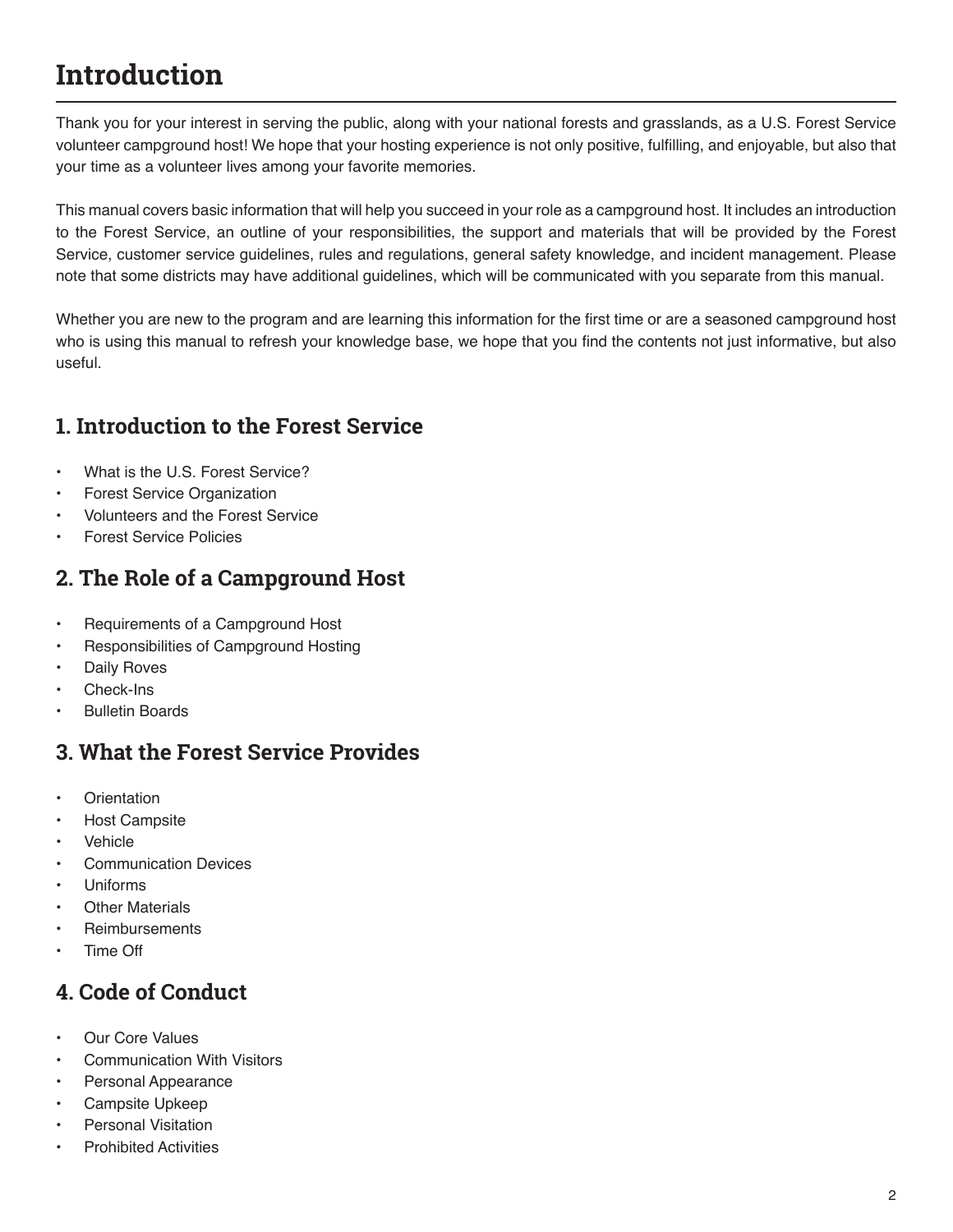### **5. Customer Service**

- Greeting Visitors
- Six Principles of Good Visitor Contact
- Handling Difficult Situations

### **6. Rules and Regulations**

- Fee Payment
- Common Restrictions
- Handling Violations
- Requesting Assistance

### **7. Job Safety**

- Job Hazard Analysis
- Protective Gear
- Driving Safety
- Handling Equipment
- Workers' Compensation

### **8. Common Incidents**

- Lost and Found
- Lost or Missing Children
- **Medical Issues**

### **9. Safety Issues**

- General Hazards
- **Bears**
- **Hantavirus**
- **Rabies**
- Campfires

### **10. Handling Emergencies**

- Communication
- Requesting Assistance
- Documentation
- Responding to Fires
- Traffic Incidents

### **11. Conclusion**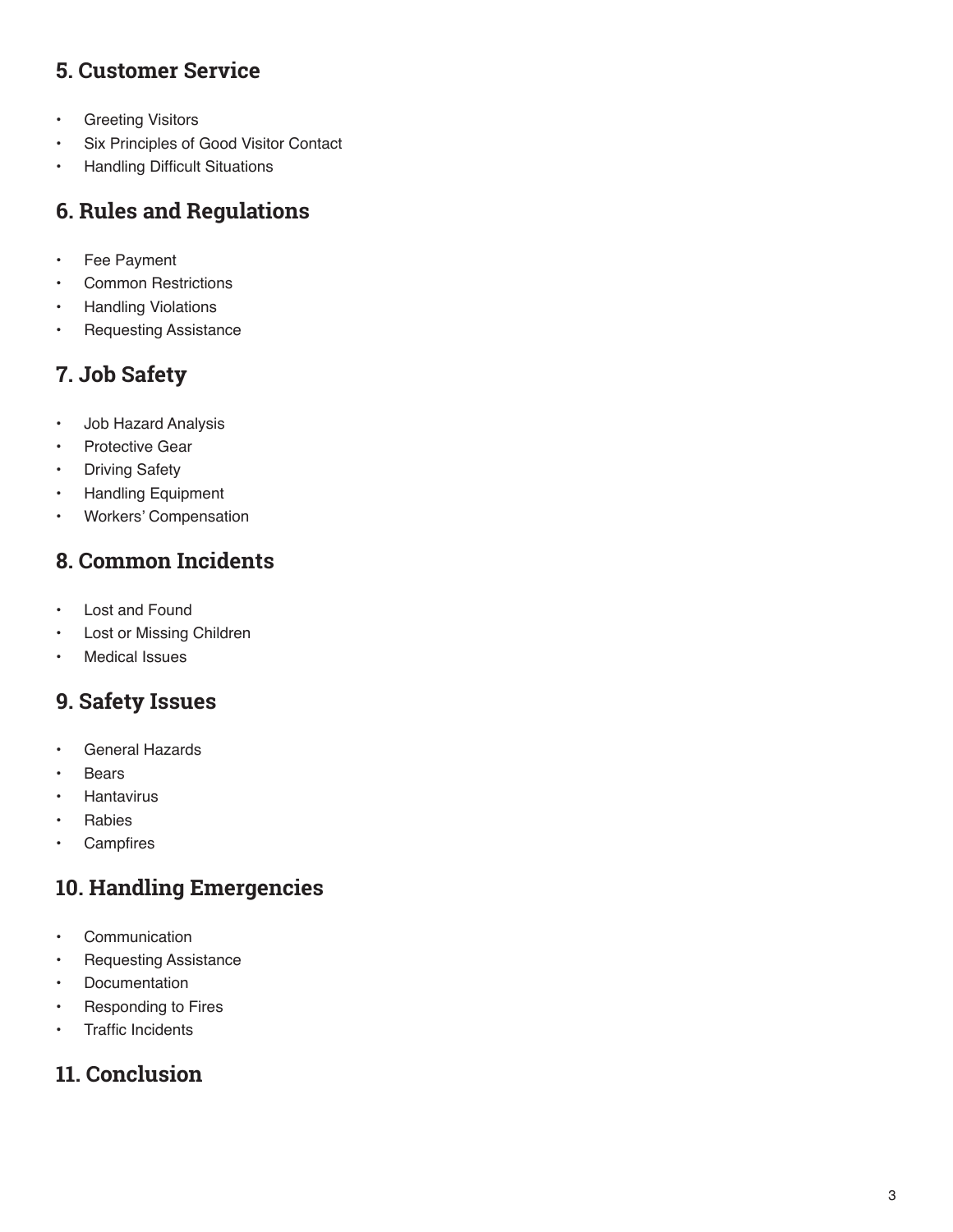### **What is the U.S. Forest Service?**

The U.S. Forest Service is a Federal agency that manages approximately 193 million acres of public lands, including 154 national forests and 20 national grasslands in 43 states, Puerto Rico, and the Virgin Islands. The Agency also provides technical and financial assistance to other countries, states, tribes, communities, and non-industrial private landowners through its International Forestry and State and Private Forestry program areas and hosts the world's largest forestry research organization, with five research stations, a Forest Products Laboratory, the International Institute of Tropical Forestry, and a network of 81 experimental forests and ranges.

The agency's motto—"Caring for the land and serving people"—captures the spirit of its mission, which is to sustain the health, diversity, and productivity of the Nation's forests and grasslands to meet the needs of present and future generations.

The natural resources on these lands represent some of our nation's greatest assets. National forests and grasslands support wood, energy, and mineral production. Forests provide habitat for millions of animals and produce forage for cattle and sheep. Millions of Americans drink water that originates on Forest Service lands. More than 160 million visitors enjoy outdoor recreation on Forest Service lands every year.

### **Forest Service Organization**

The Forest Service is made up of four deputy areas: National Forest System, Research and Development, State and Private Forestry, and Business Operations. Certain national programs, including Legislative Affairs, International Programs, Law Enforcement and Investigations, Work Environment and Performance, Office of Communications, and Civil Rights, are housed in the Chief's Office in Washington D.C.

Campground hosting falls entirely within the Recreation, Heritage, and Volunteer Services staff area of the National Forest System. The National Forest System is organized into nine regions, each headquartered in a Regional Office (RO) and led by a Regional Forester. Each National Forest, Grassland, and Prairie has a Supervisor's Office (SO) and most have multiple Ranger Districts (RD). District offices are responsible for public interactions, trail construction and maintenance, vegetation and wildlife management, and campground operation. This is the level of the Forest Service that you will engage with most as a campground host.

### **Volunteers and the Forest Service**

The Volunteers in the National Forests Act of 1972 recognized the public's interest in donating their time and skills for community service and authorized the agency to accept voluntary services. Campground hosting is one of many ways that people can volunteer with the Forest Service. Like all volunteers, hosts receive no salary or wages from the agency and instead donate their time and talents to further its mission. Volunteers may work on a part- or full-time basis, can participate in a one-time project, or serve over several months, seasons, or year-round. Anyone 18 years or older may apply to become a volunteer.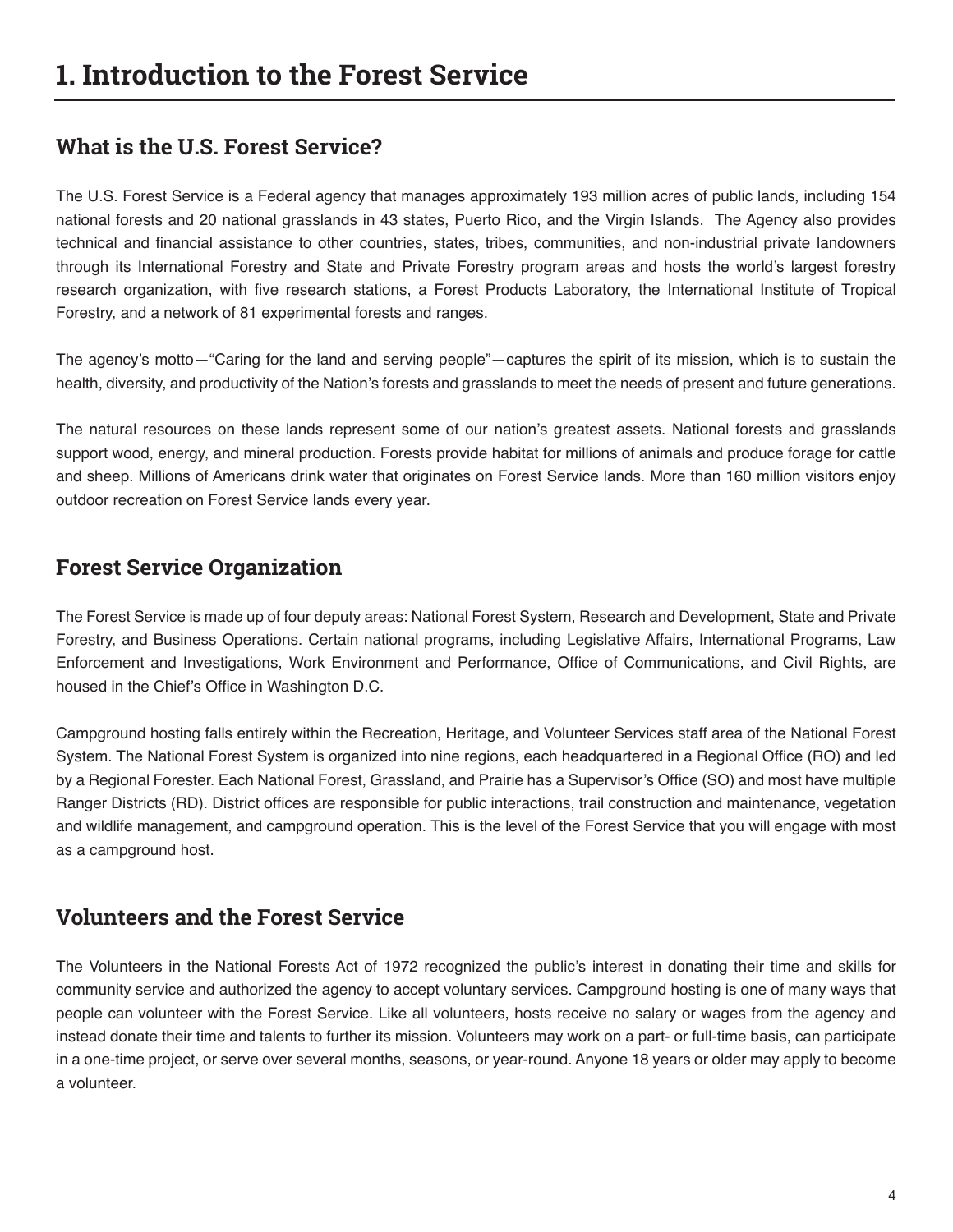### **Forest Service Policies**

#### **Nondiscrimination Policy**

The U.S. Department of Agriculture prohibits discrimination in all its programs and activities on the basis of race, color, national origin, age, disability, and where applicable, sex, marital status, familial status, parental status, religion, sexual orientation, genetic information, political beliefs, reprisal, or because all or part of an individual's income is derived from any public assistance program.

Persons with disabilities who require alternative means for communication of program information such as Braille, large print, audiotape, etc. should contact USDA's TARGET Center. To file a complaint of discrimination, contact the TARGET Center. USDA is an equal opportunity provider and employer.

#### **Fair and Equitable Treatment Standard**

The Forest Service is committed to affording every employee, volunteer, and customer fair and equitable treatment without regard to race, color, national origin, sex, religion, age, disability, political beliefs, sexual orientation, or marital or family status.

#### **Civil Rights Guiding Principles**

The civil rights guiding principles of the Forest Service are to:

- Do business in a fair, equitable, and neutral manner.
- Maintain the trust and confidence of our employees and customers.
- Value, understand, and manage diversity as a high priority.
- Advocate open-minded and anti-discriminatory attitudes and behavior of all agency employees and volunteers.
- Assist our leaders in meeting their commitment to equal employment opportunity and to facilitate effective delivery of agency civil rights programs and activities.

For more information on the history, mission, and values of the U.S. Forest Service, visit forestservicestewardship.org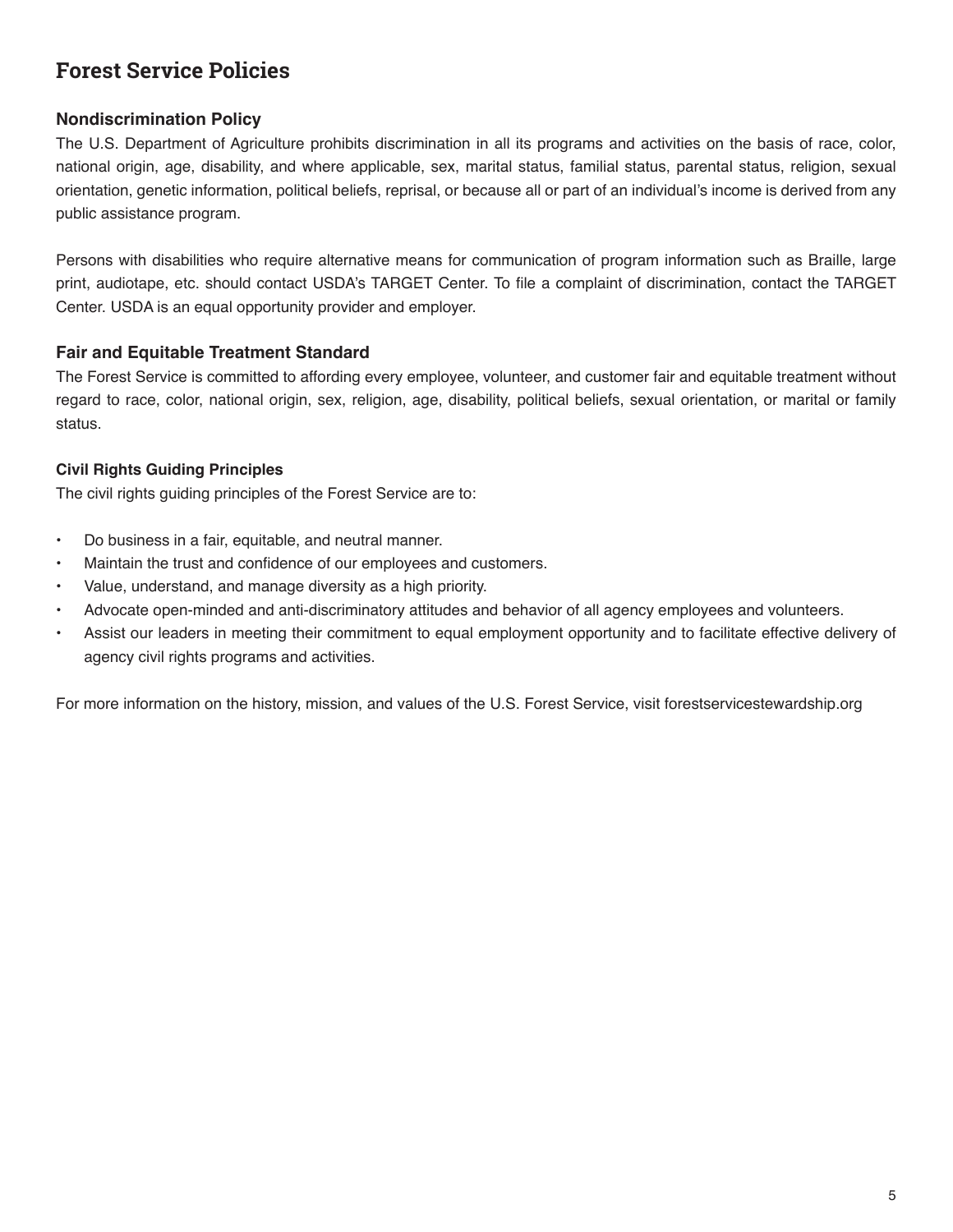## **2. The Role of a Campground Host**

When a person volunteers for the campground host program, they become a vital part of a team consisting of the Forest Service and the volunteer, who together serve the public. Campground hosts have a very important role: they not only support the campground's operation, but also serve as a valuable point of contact for campers and other visitors, acting as a representative of the Forest Service. Hosts enhance the overall visitor experience because there is less confusion, better orientation, improved communication and faster emergency response.

This chapter covers some of the basic requirements and responsibilities that are central to the role of a volunteer campground host.

### **Requirements of a Campground Host**

In addition to possessing good outdoor ethics, communication skills, an ability to deal with the public in a friendly manner, and an enthusiasm for the joys of camping, hosts must meet the following requirements:

- Commitment to work for the entire recreation season (generally spring through early fall), unless otherwise arranged with the district
- Comfortable serving outdoors in a wide range of conditions
- Commitment to be present during peak times (typically Thursday evening through Sunday, along with holidays)
- Comfortable performing light maintenance, such as servicing toilets and picking up litter
- Ability to lift up to 25 pounds, or as determined by the district
- Willingness to submit to a background check

### **Responsibilities of Campground Hosting**

Campground hosts enhance the overall visitor experience in countless ways. Here are some of the main responsibilities of this position:

- Welcome visitors to the campground
- Provide a Forest Service presence within the recreation area
- Share information with visitors about rules, regulations, the campground, and nearby recreation opportunities
- Communicate with Forest Service staff
- Monitor campground use
- Improve fee compliance
- Perform light maintenance
- Assist with emergency response for incidents

### **Daily Roves**

In addition to the responsibilities listed above, your daily routine includes walking or driving through the entire campground to complete "roves," generally once each in the morning, afternoon, and early evening. Here are a few activities you may conduct during this time: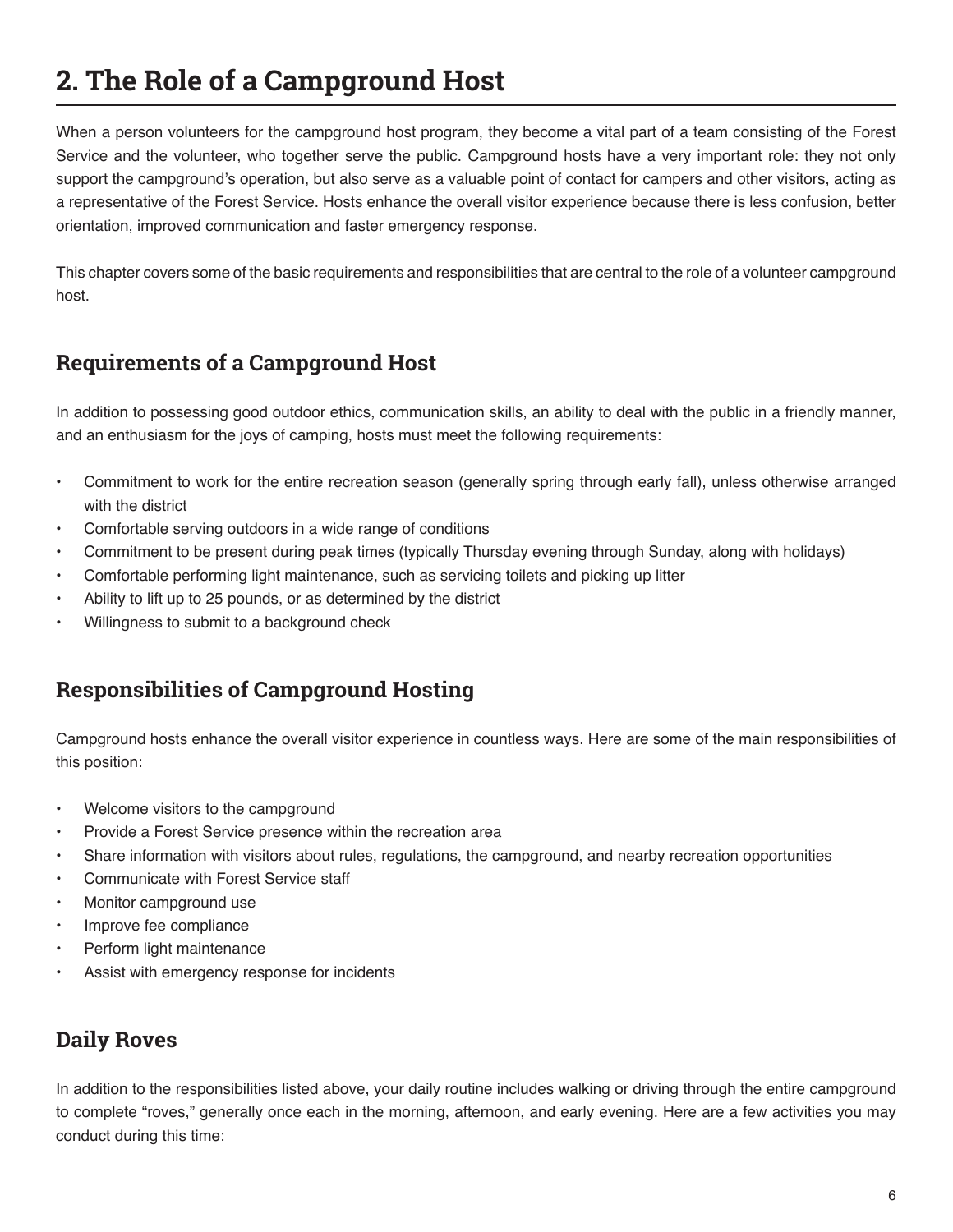- Communicate rules, answer questions, and otherwise assist visitors
- Post new reservations and remove site receipts after campers leave
- Note occupied sites that do not have current fee stubs posted
- Report the number of campground site vacancies to the district office
- Tidy up and restock the fee station with fee envelopes and other materials
- Dispose of any litter that you encounter around the campground
- Remind loud campers about quiet hours
- Ensure restrooms are clean and stocked
- Manage gate closures where applicable
- Mowing and/or weed-eating, with prior approval from your host supervisor

Be sure to report any maintenance-related issues to your host supervisor as they occur.

### **Check Ins**

Daily communication with Forest Service staff is an important way for hosts to share and receive information, and to ensure their own safety. Hosts should check in before 9:00am daily with their supervisor or district front desk by radio or telephone. If it is a weekend and the district office is closed, your host supervisor will provide the name and number of the person that you will contact.

In addition, you can contact your host supervisor at any time with questions, needs, or feedback about the program.

### **Bulletin Boards**

Hosts can help facilitate communication with visitors via the information bulletin board located at the campground entrance. While Forest Service personnel will maintain the information bulletin board and other signage on site, the host can assist by clearing spare pins, old staples, and unauthorized signs. You may also add information to the board—say, for instance, by posting a list of nearby businesses for campers.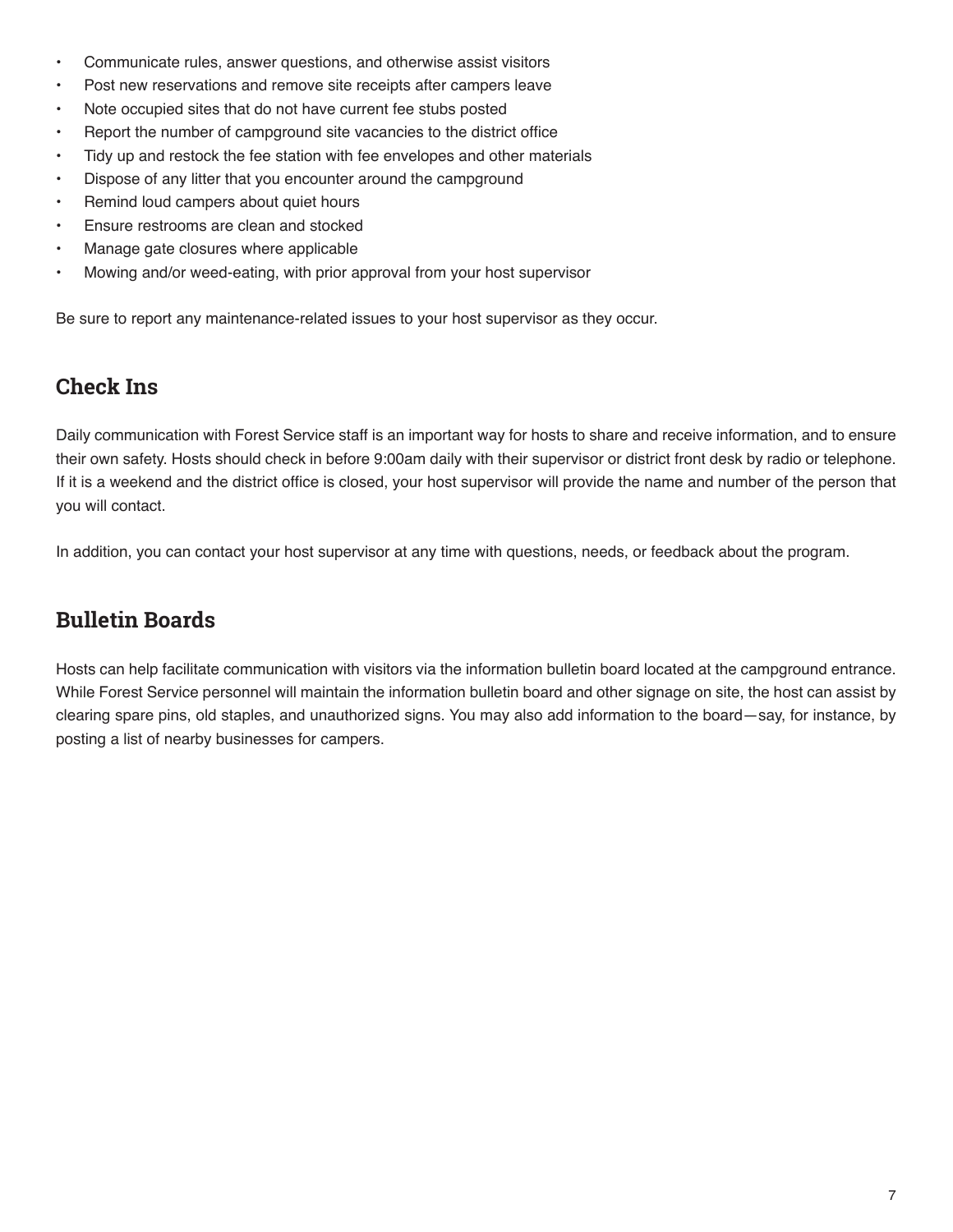## **3. What The Forest Service Provides**

Just as you have responsibilities as a campground host, so, too, does the Forest Service have a responsibility to you! This chapter focuses on the information, tools, and materials the Forest Service provides so that volunteers can meet the campground host program goals, complete their duties, and be successful in their roles.

### **Orientation**

A district recreation staff member will welcome you to the campground as soon as possible after your arrival. They will provide you with training and explanation of host duties and expectations, an orientation to the area, a campsite, equipment, supplies, important phone numbers, and any other materials you will need to perform your duties. Your host supervisor will also contact you with local safety program information and protocols.

The Forest Service may also require you to take first aid, cardiopulmonary resuscitation, defensive driving, or other training. Your host supervisor or other district staff will inform you if this is the case.

### **Host Campsite**

One of the most enjoyable perks of the hosting experience is that you will be provided with a designated campsite located near the campground entrance free of charge. The availability of water, electric, and sewer hookups at the host site, internet connectivity, and laundry services varies by campground.

### **Vehicle**

Some campgrounds may have a golf cart, other utility vehicle, or a Forest Service vehicle available for your official use onsite. Please keep the following guidelines in mind when using any of these vehicles:

- Forest Service vehicles are for official use only. For example, do not run personal errands or make personal purchases while on duty, in an agency vehicle, or in uniform.
- Do not give rides to nonemployees. If you must pick up a camper (for example, a lost child or an injured person), first contact the district law enforcement officer with the person's name, a description of the incident, and the reason for picking the person up, if it occurs outside the facility.
- Remember that you are representing the Forest Service, so be sure to project a friendly attitude.
- Follow any posted speed limits.
- Alcohol is not permitted in agency vehicles under any circumstances.

### **Communication Devices**

The Forest Service will provide you with some form of communication—typically, a two-way radio and/or phone—for official and emergency use. A landline may be available for your personal use, but you must initiate the phone service in your name. Also keep in mind that if a landline is not available, your personal cell phone is often the best form of emergency communication, as long as you have reception.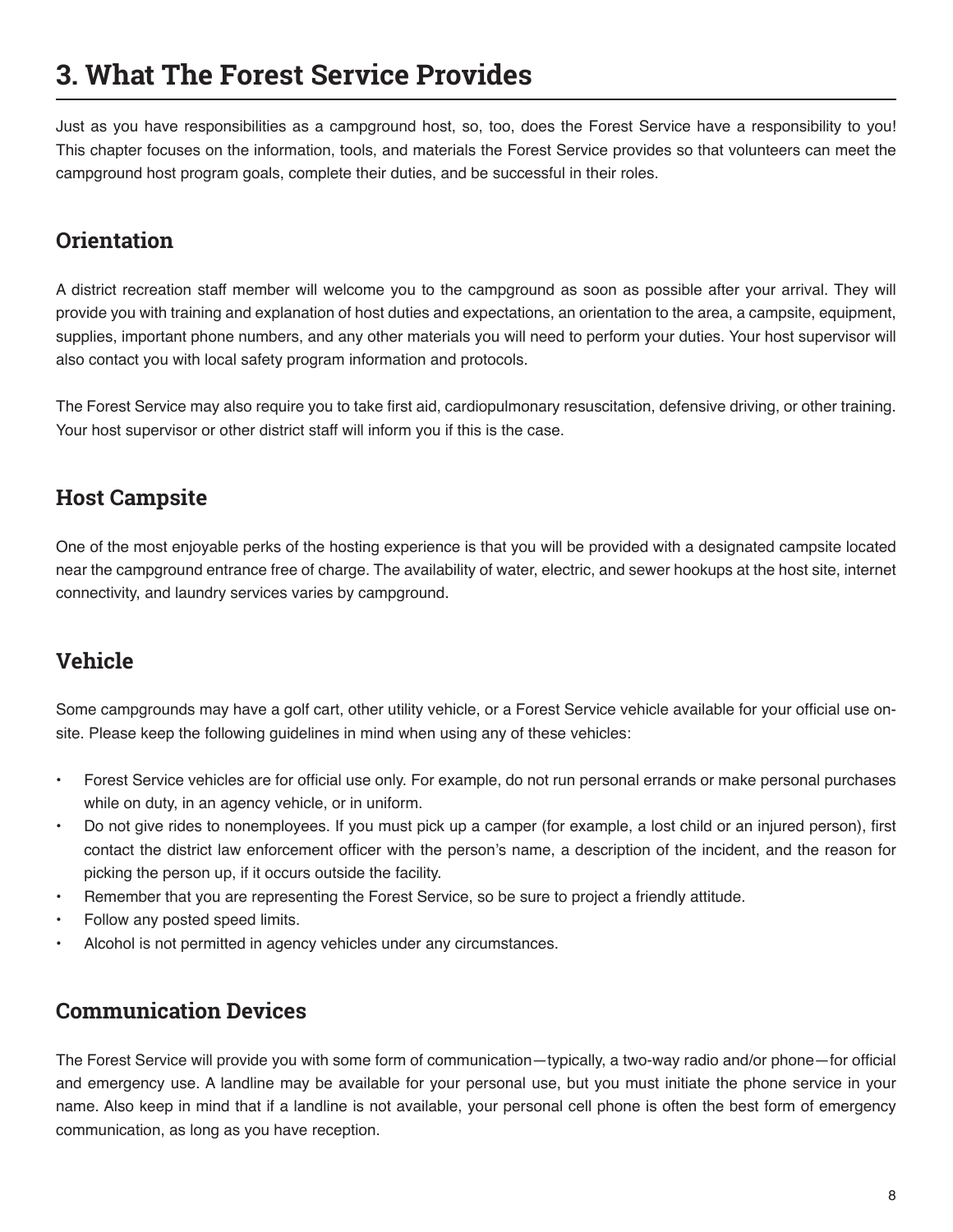The Forest Service uses the Bendix King radio; your host supervisor will tell you which channel to use. Be sure to keep your radio charged, turned on, and with you at all times in the campground and treat it with care.

#### **Here are a few guidelines for radio use:**

- Communicate using only plain English; avoid using any code words
- Keep all communications brief in length and professional in tone
- Pause for a moment before speaking into the radio and release the mic button once you are finished
- Boost your signal by placing the "Lo/Hi" button in "Hi" mode; extend the battery by placing it in "Lo" mode

### **Uniforms**

While some Forest Service employees—and the iconic Smokey Bear—wear full uniforms while on duty, volunteer campground hosts may have a more casual dress code. While it varies by site, the Forest Service may provide you with a volunteer uniform or identification material to wear, which might include a hat, vest, T-shirt, and/or nametag. Be sure to return these items to the Forest Service at the end of the season.

### **Other Materials**

Your host supervisor will supply an assortment of other materials that include, but aren't limited to:

- Cleaning and maintenance supplies
- A first aid kit, wasp spray, gloves, and other safety supplies
- Keys to the restrooms, gates, or other locked features
- Handout materials for distribution to campers
- Forest and district maps
- Recordkeeping forms
- A list of district contacts and phone numbers
- A brochure on proper terminology and behavior when communicating with people with disabilities

### **Reimbursements**

The Forest Service may provide reimbursement for certain expenses related to your volunteer service (for example, mileage); check with your host supervisor for details.

The agency provides reimbursements only for those days you are serving, and distributes reimbursements about every 6 to 12 weeks. If this schedule poses a problem for you, please discuss it with your local district contact.

### **Time Off**

If you need to take time off, contact your host supervisor at least 48 hours before the requested date. Less notice may be acceptable in the case of an emergency.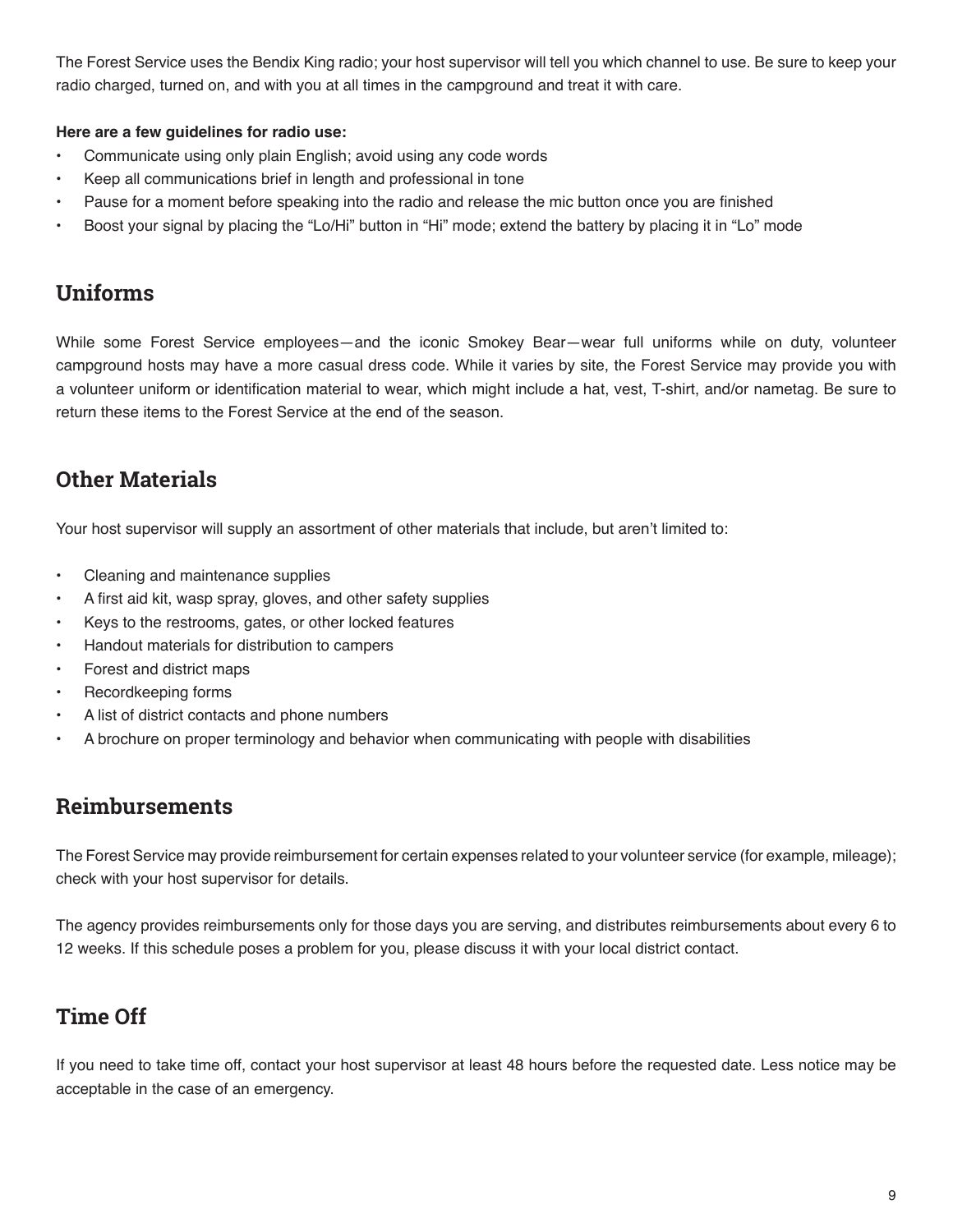## **4. Code of Conduct**

Your service as a volunteer campground host is a critical component of preserving the public lands legacy and to the success of the National Forest System, especially because you will often provide the crucial "first impression" of the Forest Service in welcoming and providing service to our visitors. Your behavior as a host influences how visitors feel about their experience and, ultimately, about the agency and public lands you now represent.

This chapter covers the conduct requirements of a volunteer campground host.

### **Our Core Values**

The Forest Service has a set of shared core values that define our agency. These values are the framework for all of our interactions, with the public and with each other. As employees of the Forest Service, we believe in:

- **SERVICE:** To each other. To the American people. To the planet.
- **• INTERDEPENDENCE:** Of all things. People and nature. Communities and colleagues. The past, present, and future.
- **• CONSERVATION:** Protection when necessary. Preservation when appropriate. Restoration, when needed, and wise management for multiple use and enjoyment always.
- **• DIVERSITY:** People and cultures. Perspectives and ideas. Experiences and ecosystems.
- **• SAFETY:** In every way: physical, psychological, and social.

### **Communication With Visitors**

As a campground host, you are a representative of the Forest Service. The way you communicate with visitors leaves a strong impression. Here are some things to keep in mind:

- Communicate with respect; aim to be courteous, tactful, patient, and helpful
- Remain professional at all times; strive to represent the Forest Service in the best possible light
- Focus on education rather than enforcement
- Refrain from discussing your personal views on Forest Service policies
- Be neutral with your opinions; avoid speaking about politics, religion, and any other topics that may be polarizing
- Be responsive to all visitor questions, comments, or requests

### **Personal Appearance**

Your host supervisor will share with you the specific dress code for your area. In general:

- Practice good personal hygiene
- Wear clothing that is neat, clean, and functional
- If a uniform or other identifying items are provided by the Forest Service, wear these while on duty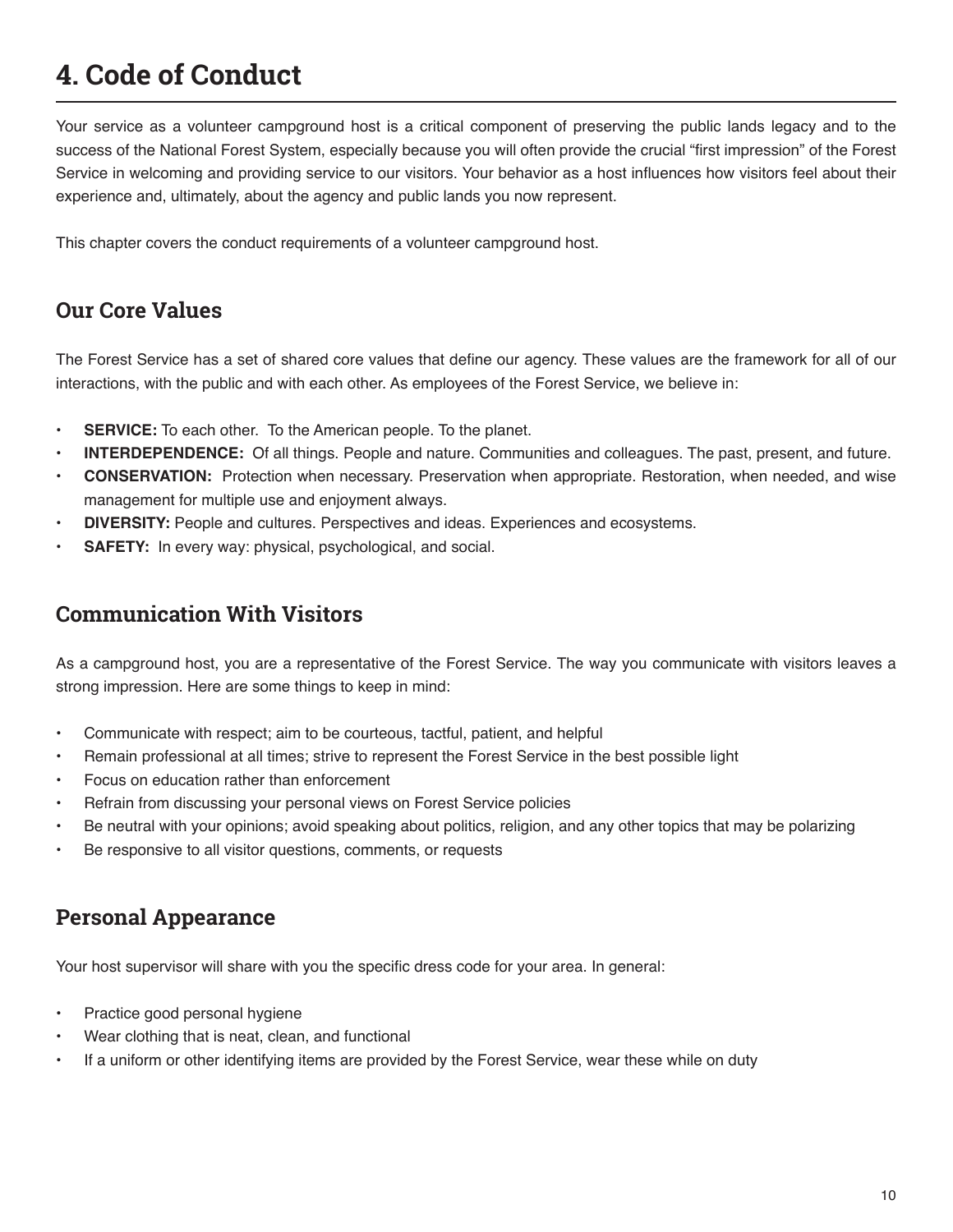### **Campsite Upkeep**

Here are some guidelines that will help you set a great example for campers as they settle into their own sites:

- Keep your site neat, orderly, and clean
- Any cigarette butts should be disposed of in an appropriate container
- Store all personal items like bicycles and personal tools at your site
- Keep pets under direct control at all times, on a leash no longer than 6 feet in length, unless otherwise approved by your host supervisor
- Leave your pink flamingos (and other lawn ornaments) at home
- Check your volunteer agreement for any other specifics about your site (for example, to learn what types of sun shades are acceptable)
- Talk to your local point of contact if you have any questions about what is or is not allowed at your site

### **Personal Visits**

It can be exciting for family and friends to visit you at the campground—and it can be a wonderful way to introduce them to the forest! While daytime visitors are welcome, please check with your Forest Service contact regarding local expectations and guidance for overnight visitors. Some units may require campground hosts' visitors to reserve a separate campsite, while others may not. Campground hosts are team members. As such, your privacy is respected. Be attuned to the policy of your local unit before hosting overnight visitors.

### **Prohibited Activities**

Just like visitors and Forest Service employees, volunteer campground hosts are expected to follow all forest rules. Make note of the following actions, which are prohibited while you are on duty and may constitute grounds for termination of the volunteer agreement:

- Possession or use of firearms, except when authorized by a Regional Forester, Forest Supervisor, or Station or Institute **Director**
- Consumption of intoxicating beverages
- Possession or use of illegal drugs
- Use of government-owned vehicles, property, tools, equipment, or telephones, except as authorized in the volunteer agreement
- Fighting, use of derogatory language, intimidating behavior, discrimination, sexual harassment, violent or threatening behavior
- Violation of any state Fish and Game regulation or violation of any Federal, state, or local law
- Selling or distributing products or literature in a Forest Service facility
- Establishing additional rules or placing unauthorized signs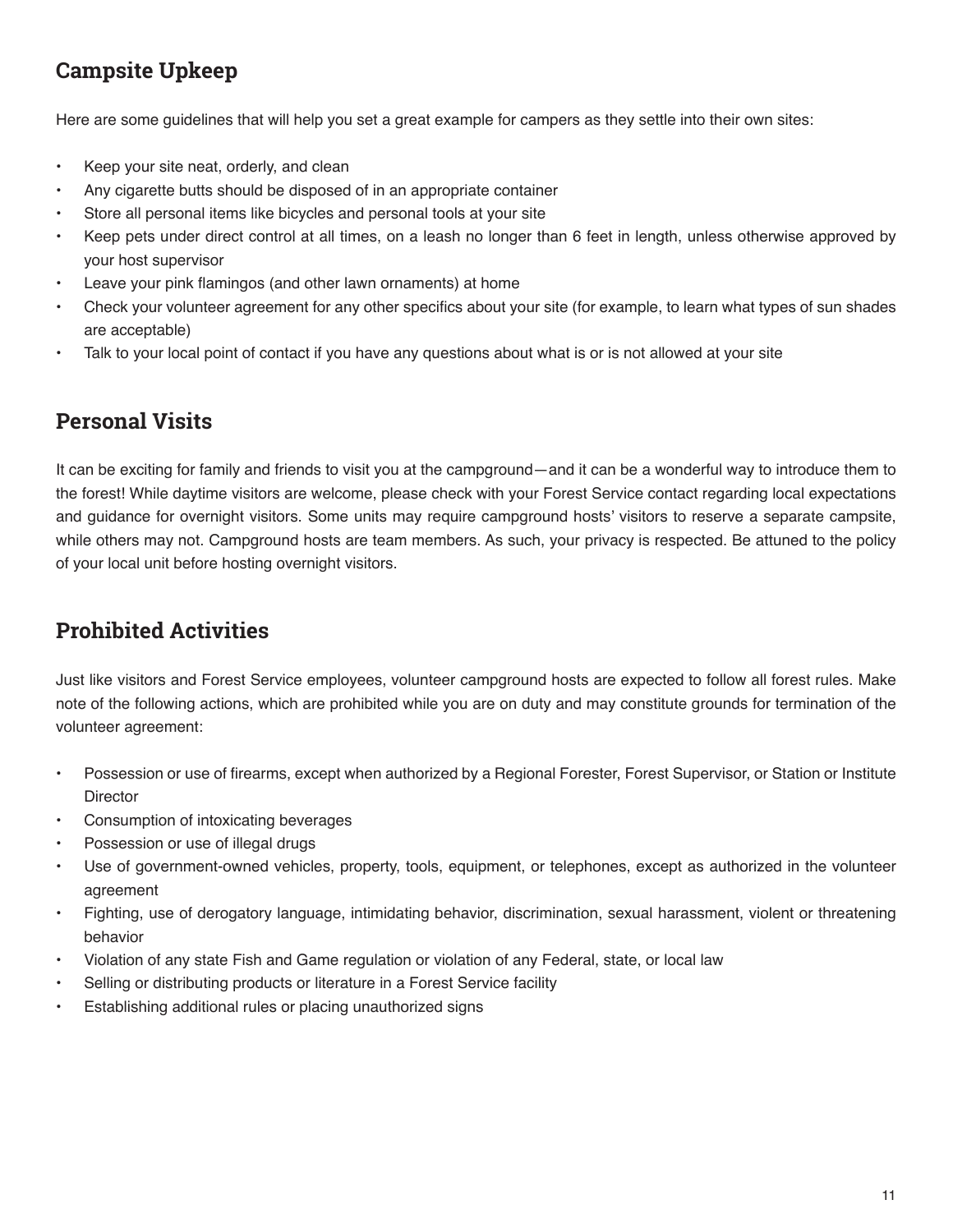## **5. Customer Service**

The Forest Service wants visitors to have experiences that create pleasant, lasting memories of their time spent on the national forests. Campground hosts can help contribute to these positive experiences by providing exceptional customer service to all visitors. This means projecting a positive attitude, treating everyone with kindness and respect, and responding appropriately to complaints and difficult situations.

This chapter covers the basics of good customer service for a volunteer campground host.

### **Greeting Visitors**

The smiling face of a campground host is often the first one a visitor sees upon arriving at a campground or settling into their site. While you will want to document specific information (date, name, contact information, campsite number, vehicle details, group size) about each camper after they arrive, you can also do a number of things to help visitors feel welcome:

- Introduce yourself and describe your role at the campground
- Orient visitors to the campground facilities and regulations
- Answer any questions the visitors might have
- Share information about area history, wildlife, terrain, flora, fauna, and recreation opportunities
- Offer available maps, brochures, or other printed material about the campground and surrounding area

#### **Here are some ways you can greet visitors:**

- "Have you been here before? I would be happy to show you a map and offer suggestions on things to do."
- "Are you planning a hike today? I'd be happy to suggest some trails."
- "Are you aware this is a national forest? If you're interested in knowing more, I can answer questions or direct you to our nearest visitor center."
- "Some of my favorite places on the forest are…."

### **Six Principles of Good Visitor Contact**

Great customer service starts with a positive attitude, good listening skills, and a genuine interest in evaluating and responding to visitors' needs. Here are six basic principles of good visitor contact:

- **• Be Welcoming:** Each visitor is a part-owner of all National Forests; all visitors have an equal right to be there.
- **• Be Ready:** "Service" isn't just part of our agency's name; it's what we provide. Try to anticipate visitors' needs and offer relevant information.
- **• Be Receptive:** Make time for all visitors who want to talk. Give them your full attention, and address any questions or requests.
- **• Be Helpful:** Repeat information, show visitors the way, or write down directions if needed. Seek answers for their questions.
- **• Be Accurate:** Carry a forest recreation map of the local area and know how to read it so that you can use it to help visitors.
- **• Be Informed:** Learn about the history, natural setting, and recreational opportunities around the campground, and share this with visitors.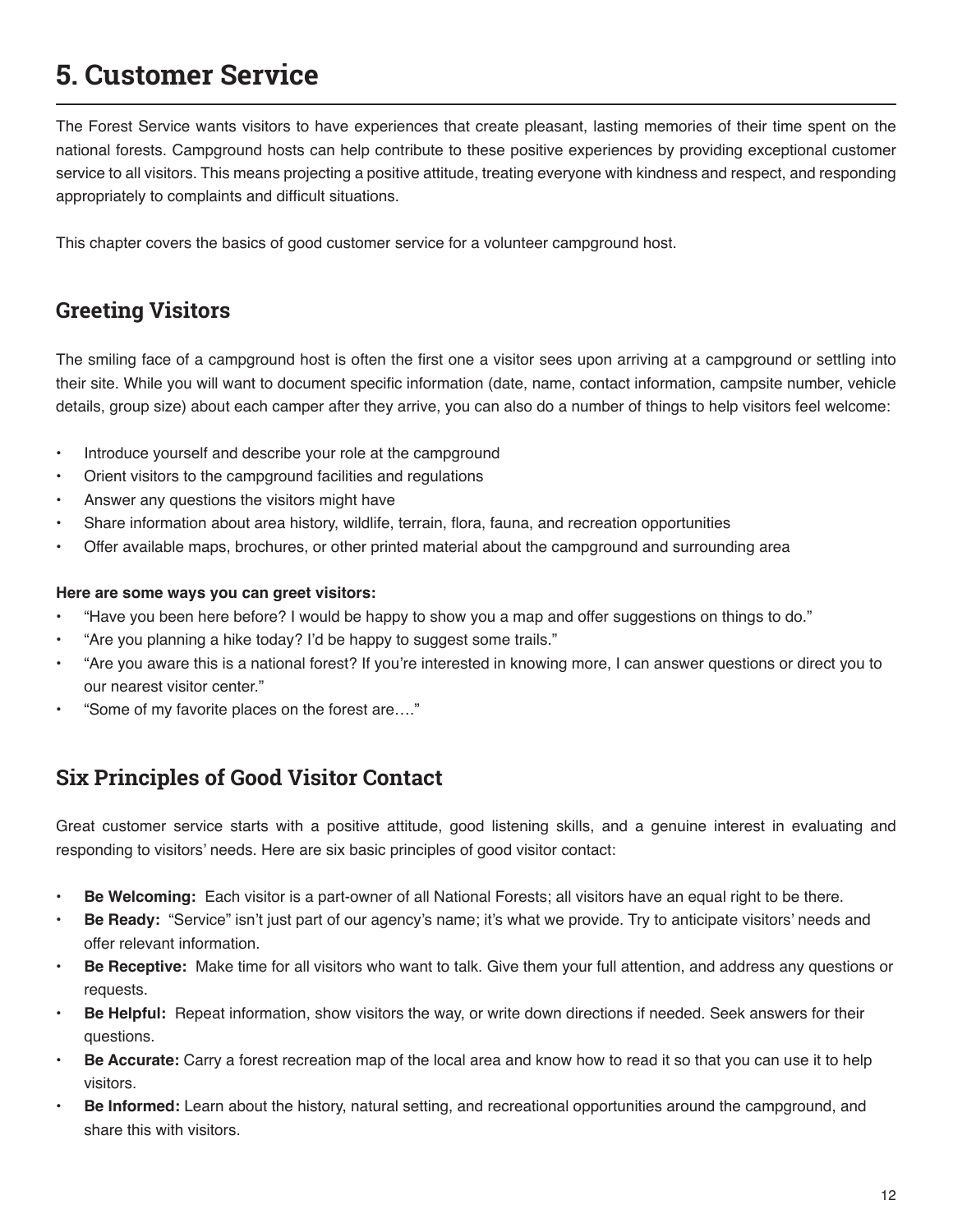### **Handling Difficult Situations**

Dealing with visitor complaints and dissatisfaction is an essential part of customer service as a campground host. Even if you can't directly "fix" or address their concerns, you can help visitors feel heard and respected. Here are three ways to work with visitors who are upset:

**React With Empathy:** A dissatisfied or even angry visitor usually just wants to be heard and understood. Acknowledge the visitor's feelings, listen to them without interruption, use statements that reflect back what you hear them say, and offer solutions when possible.

#### **Some useful phrases include:**

- "It seems like you're pretty upset about this, and I don't blame you."
- "Let's see what we can do."
- "It has to be frustrating to have to..."
- "Most people would be angry if their…"

**Use Positive Nonverbal Communication:** Our body language can be just as powerful as our words. Offer adequate space between yourself and the visitor, smile (if appropriate), lean toward the visitor as they speak, and project a relaxed attitude with your arms and legs uncrossed. Offer solutions when possible.

**De-Escalate the Situation:** Stay responsive to the visitor's needs while avoiding confrontation by remaining calm, speaking in an even tone, disagreeing without becoming argumentative, and using neutral language to discuss their concerns. If necessary, ask another person, such as a district staff member, to handle the situation.

Instead of using pronouns (I, me, my), begin your remarks with impersonal, clarifying phrases such as:

- "It would appear from the evidence..."
- "Correct me if I'm wrong, but are you saying that..."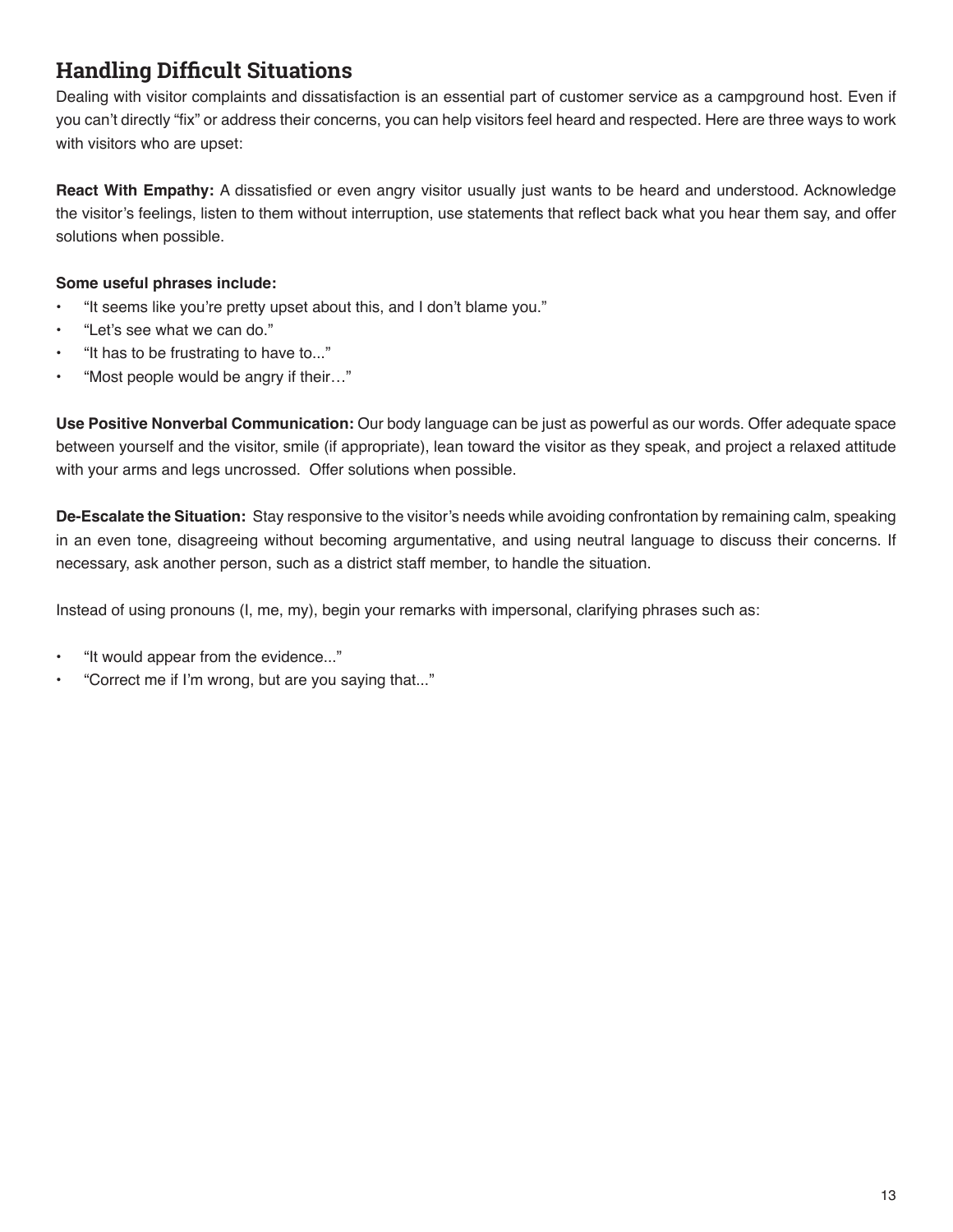## **6. Rules and Regulations**

The purpose of rules and regulations is to protect not only our forest resources, but also our visitors. Generally, people want to know what the rules are and what behavior is acceptable, but they don't always understand why the Forest Service requires a rule or why compliance is important. This is where you come in—as a host, your responsibility is not to enforce rules and regulations, but to share information about them with visitors.

This chapter covers some of the common rules and regulations that you will encounter as a campground host, along with how to handle rule violations.

### **Fee Payment**

In the second chapter, you learned that one of the responsibilities of a campground host is to "improve fee compliance." While you should not accept any direct fee payments, you can:

- Inform visitors of the payment procedures
- Offer visitors a collection envelope
- Direct visitors to the fee collection area
- Place envelopes on cars not displaying a fee stub or seasonal pass where a parking fee is charged, noting the date, time, license number, and vehicle description

### **Common Restrictions**

Earlier, we covered some of the specific activities that are prohibited while campground hosts are on duty. Below is a list of activities that are restricted for all users on the forest:

- Collecting or disturbing forest resources without proper permits
- Vandalism
- Dogs off-leash in developed recreation sites
- Mountain bikes on designated hiking or horse trails not open to their use
- Motorized vehicles (except battery powered wheelchairs) on trails unless designated for that use
- Discharging a firearm in or within 150 yards of developed recreation sites, campsites, buildings or residences, across or on national forest or grassland roads or adjacent bodies of water, or into or within any cave
- Excessive or underage drug and/or alcohol use
- Indecent exposure
- Metal detecting
- Use of fireworks in a developed recreation site, or when prohibited in local areas due to wilderness or fire risk

### **Handling Violations**

Luckily, most visitors enjoy using our national forests without committing any serious violations or disturbances. Please do not ignore obvious rule violations, however, because even small ones can become serious problems! Prevention is key: work to communicate rules and regulations to visitors upon arrival, during your roves, or when approached, and offer a reminder if you witness violations.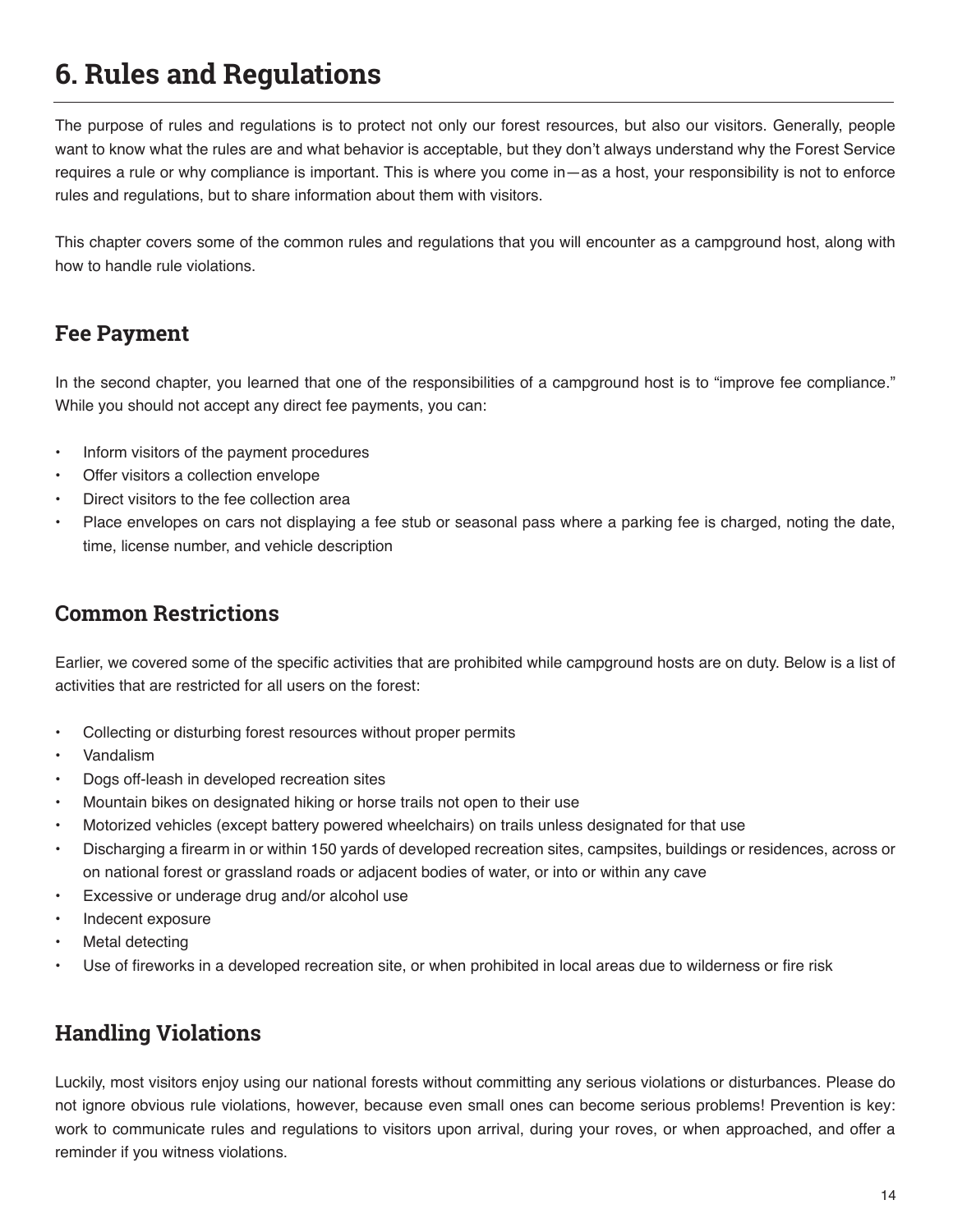At the same time, remember to never put yourself in harm's way and to avoid aggressive confrontations; back away and disengage with the visitor if a situation escalates. You must know how to handle difficult situations, but your responsibility is education, not enforcement.

If you encounter a violation and the campsite occupant is not present, leave a written notice stating the problem. If the problem persists after the occupant returns, notify your host supervisor or recreation personnel on duty, the local district office, or a district or cooperative law enforcement officer.

### **Requesting Assistance**

If a visitor continues with a violation or if the behavior escalates even after you inform them of the rules, back off and assess the level of assistance required. If it is not an emergency, contact your host supervisor; if you are unable to reach them and if the situation warrants it, contact dispatch and request assistance.

If the situation constitutes an emergency, dial 911 and notify the district ranger as soon as possible. Contact dispatch immediately if you witness any of the following:

- Domestic fighting
- **Theft**
- Assault
- Rowdy behavior
- Suspicion of drugs

Be sure to document license plate numbers and descriptions of the incident if it's possible to do so without endangering yourself; your safety is most important. Do not attempt to intervene and "solve" the issue yourself.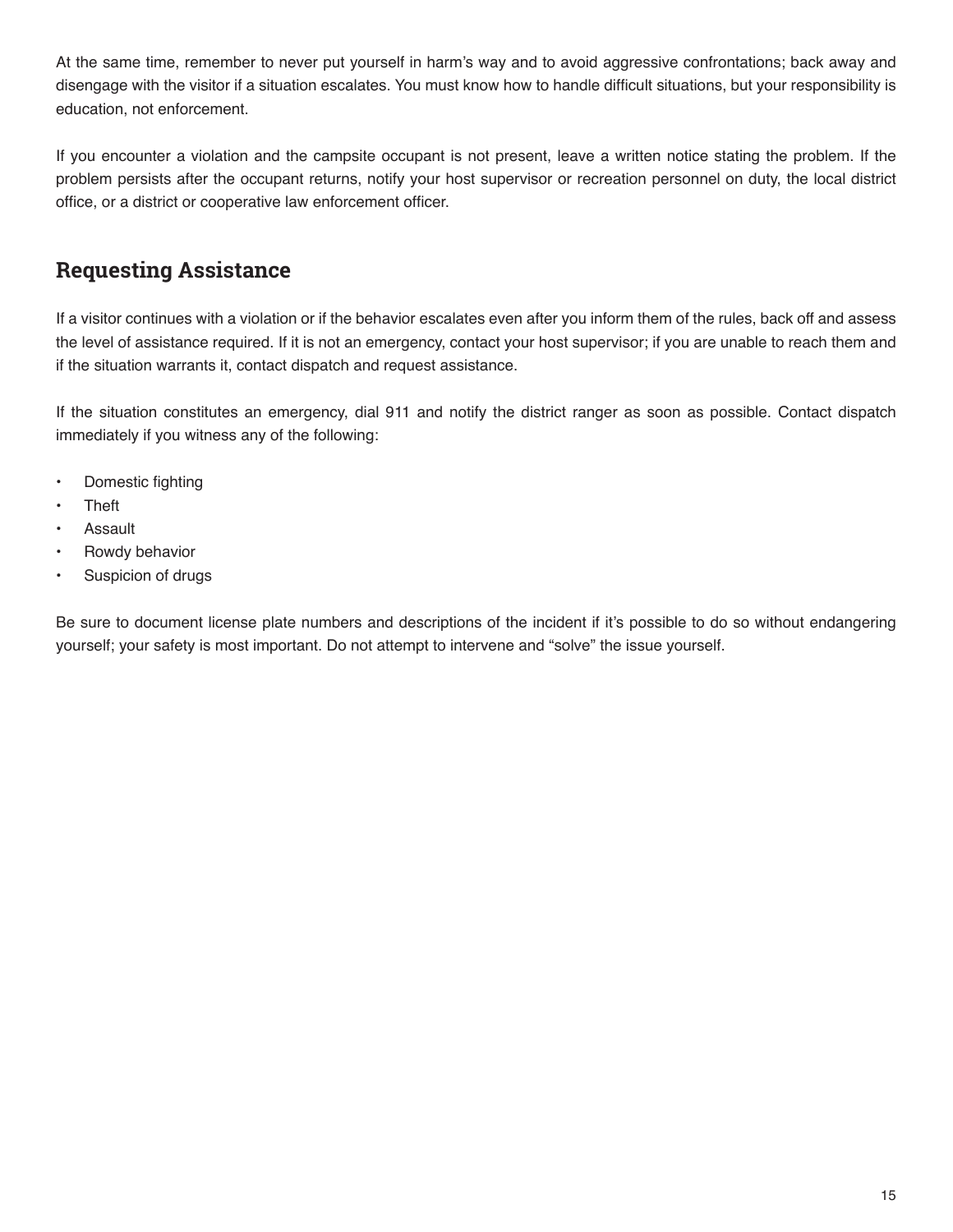## **7. Job Safety**

The hope is that all volunteer campground hosts will have pleasant and injury-free experiences during their time on the forest. If you sustain an injury, however, your health and welfare is the priority; notify your host supervisor or dispatch, and seek medical assistance immediately.

### **Job Hazard Analysis**

It's important for campground hosts to be informed about the potential safety and health hazards involved with specific aspects of their role. The way we do this is with a job hazard analysis (JHA), which identifies both hazards and ways to avoid or mitigate them. This might include:

- Specific procedures
- The use of personal protective equipment
- Clothing requirements
- Skill qualifications
- Required training
- Safety practices
- **Emergency evacuation procedures**

Your host supervisor will provide you with a JHA for specific tasks that you might perform while on duty.

### **Protective Gear**

Some tasks require various forms of personal protective equipment (PPE); if so, it will be mentioned specifically in the JHA. Some common PPE requirements include:

- **Leather boots**
- Hard hat
- Long-sleeved shirt
- Safety glasses or goggles
- **Gloves**

### **Driving Safety**

Whether driving your own vehicle or one that belongs to the Forest Service, practice "safety first" by acting as a defensive driver and obeying all posted speed limits and rules of the road. If operating a Forest Service vehicle or golf cart, also keep the following guidelines in mind:

- Always carry a hand-held radio while driving
- Inform your host supervisor if damage occurs, or if a vehicle or cart requires service
- Always check behind the vehicle and proceed with caution when backing up
- Refrain from using the horn to get a camper's attention unless necessary
- Keep the vehicle clean inside and out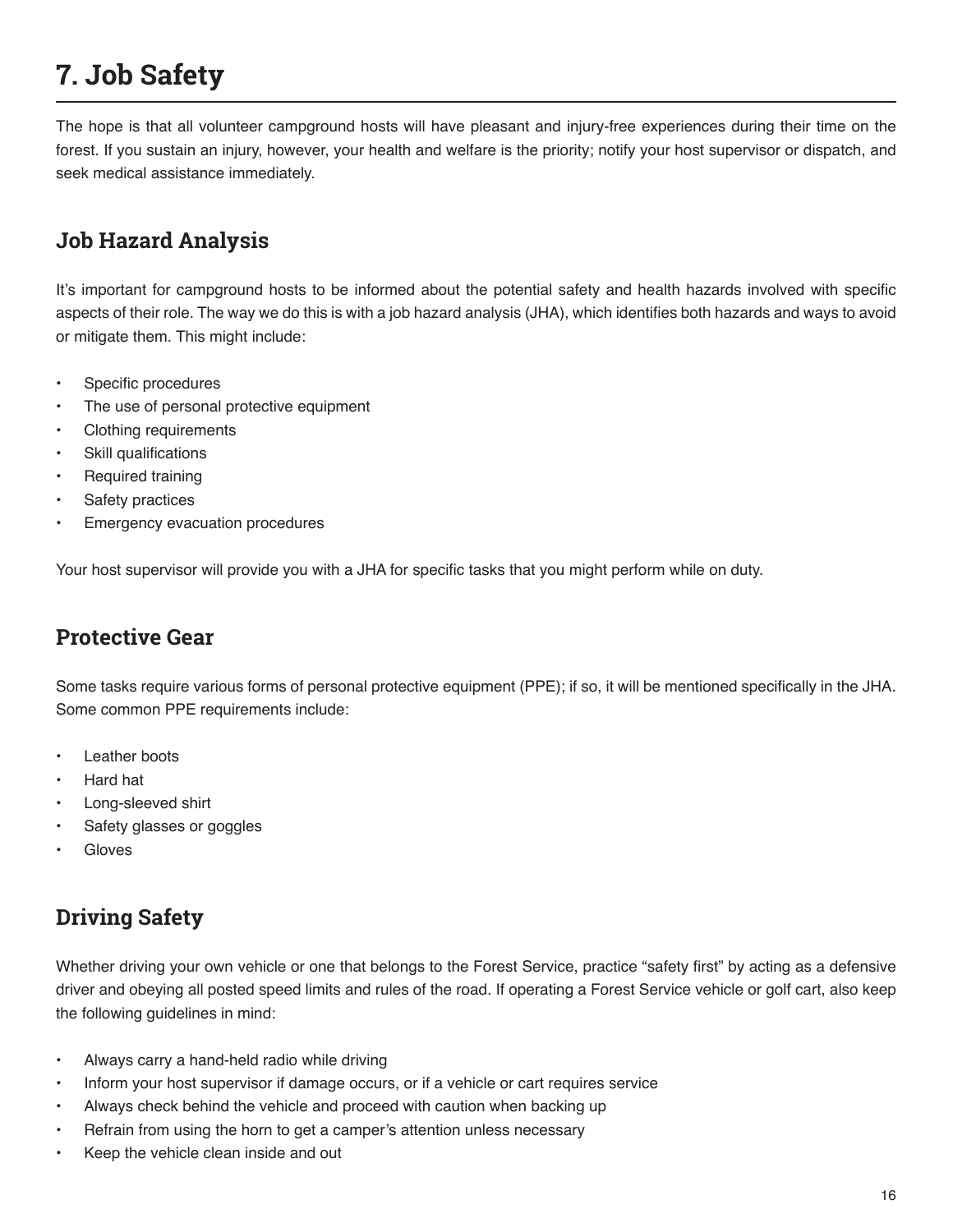If a visitor requests a "jump start" for their vehicle battery, you may do so as long as you have the proper training and approval from your district ranger; inquire whether this is acceptable as soon as you begin your service for the season.

### **Handling Equipment**

Whether mowing grass, using a weed trimmer to create a defensible space, or driving a golf cart during your roves, you need to use all equipment responsibly. This is especially important in areas where a single spark can launch a wildfire. Here are some ways to handle equipment with care:

- Ensure all equipment is in proper working order before using it; report any service needs to your host supervisor
- Keep equipment free of oil, dust, carbon buildup, and flammable materials
- Use the recommended grade of fuel for vehicles and equipment, and don't "top off" the fuel tank
- Keep vehicles off of dry grass or brush
- Remove rocks from the grass before using a weed trimmer or mower

### **Workers' Compensation**

We of course hope that all volunteers enjoy a pleasant and injury-free experience while serving as campground hosts. In the unlikely event that you suffer a duty-related injury, however, the Forest Service does provide volunteers enrolled on a Natural and Cultural Resources Volunteer Service Agreement (OF-301a) with workers' compensation medical coverage.

If an injury occurs, you or your host supervisor must report the injury to the Forest Service's Albuquerque Service Center, Human Resources Management (ASC-HRM) through the contact center at 877–372–7248 within 48 hours of the incident in order to begin the process of filing a worker's compensation claim with the Department of Labor's Office of Workers' Compensation Program (OWCP).

In accordance with the Code of Federal Regulations, 20 CFR§10.300(b), onsite personnel representing the Forest Service have the authority to provide verbal permission for examination and/or treatment of a volunteer for a work-related injury and in lieu of authorization by ASC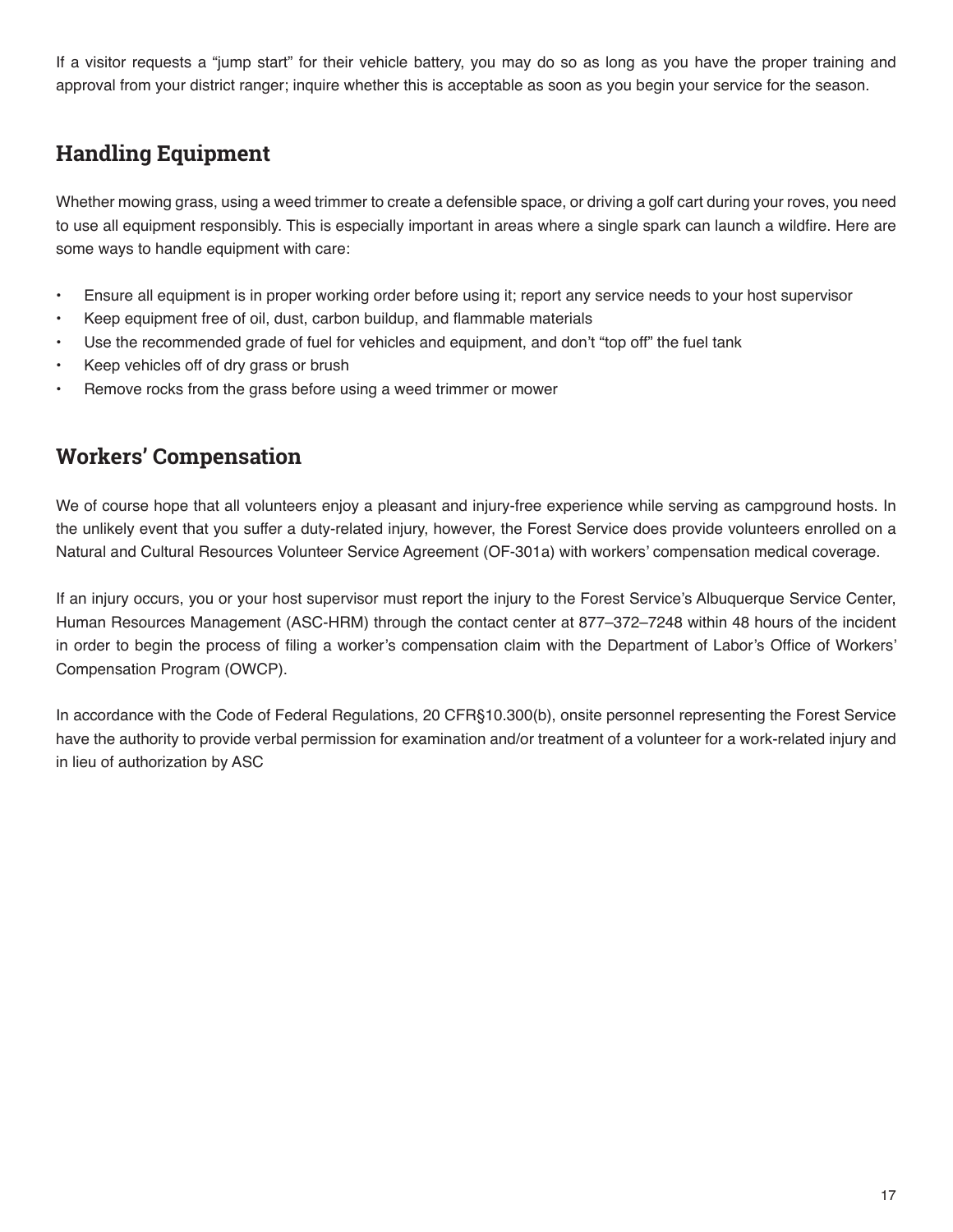## **8. Common Incidents**

Some of the most common incidents you may encounter as a campground host include misplaced items, missing children, and medical issues. This chapter covers general guidance on each of these; further information on handling emergencies can be found later in the manual.

### **Lost and Found**

Hosts are often the first point of contact for visitors who either lose or find items in the campground. In the case of lost items, take down a description of the item and its last known whereabouts, along with contact information for the person reporting the loss. If your campground has a message board, allow them to post a notice about the item.

Similarly, for found items, write down a description of the item and the circumstances in which it was found, along with contact information for the visitor who found it. If the finder would like to keep the item should it not be claimed, place a temporary tag with their contact information on it, and store it in a location agreed to by your host supervisor.

### **Lost or Missing Children**

If a visitor reports a lost or missing child, contact your host supervisor immediately. If they ask you to help the visitor, complete the following tasks:

1. Document a detailed and accurate description of the child, including:

- Name
- Sex
- Hair, eye, and skin color
- **Height**
- **Weight**
- Age
- Color and style of clothing
- Any other identifying features (glasses, freckles, etc.)
- Where they were last seen and with whom

2. Offer to show searching family and friends the locations of hiking trails.

3. Remind family and friends to frequently return to the campsite or leave someone there in case the child returns and to notify the host and/or authoritiesif the child is found.

4. If the child is still missing after a 30-60 minute search, contact the local Sheriff's Department. Consider contacting law enforcement sooner if the child is very young, was last seen near a hazardous location (e.g. cliffs, beaches, or lakes), or if darkness is approaching.

5. Report any foul play at once to the Sheriff's Department.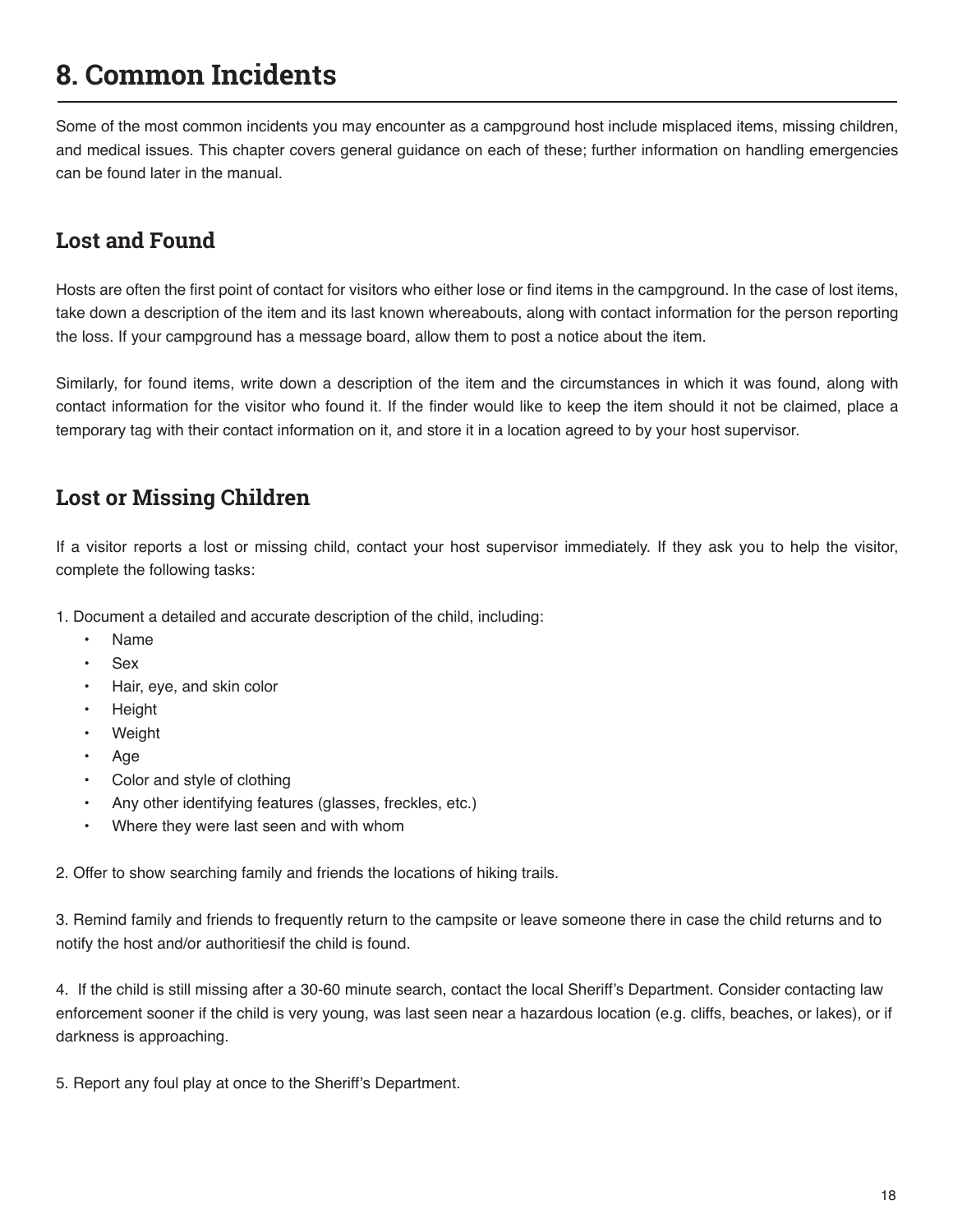### **Medical Issues**

If you have medical training and if doing so will not put you in harm's way, you can use the first aid kit provided to you by the Forest Service to assist an injured or ailing visitor. Any attention you give the visitor falls under the "Good Samaritan" law, which basically protects you as long as you perform within the scope of your training. Be sure to know the laws for your location, as they vary by state.

If you have not completed basic first-aid training, contact your host supervisor and schedule a time to receive the training. In the meantime, you can still help in several ways:

- 1. Request assistance, either from dispatch, a forest employee, or other staff
- 2. Dial 911 or direct a bystander to do so in case of an emergency
- 3. Comfort the injured or ill visitor
- 4. Direct emergency responders to the visitor with the medical issue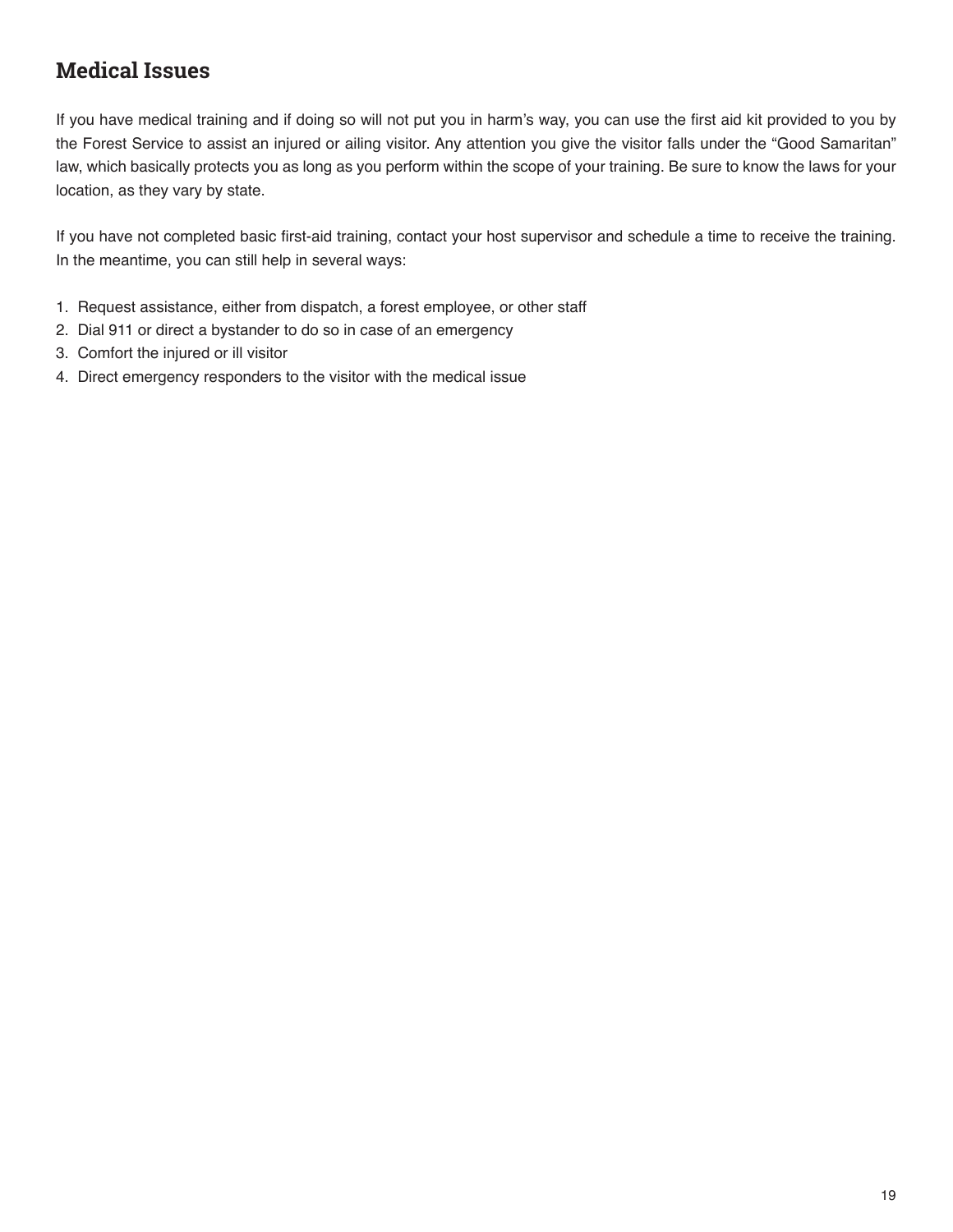## **9. Safety Issues**

All recreational activities on the forest, including those that happen at campgrounds, feature inherent risks because of the natural setting in which they occur. The Forest Service works hard to both reduce risks before each recreation season begins, and to address ones that develop during the middle of the season; the campground host serves as an important partner in this work.

This chapter covers some of the most common safety issues you may encounter as a campground host, with a focus on those related to wildlife encounters, animal-borne diseases, and fires.

### **General Hazards**

If you notice a potential safety hazard, report it to your host supervisor. Common campground safety hazards may include:

- Downed or exposed wires, or faulty electrical boxes
- Broken sprinkler heads
- Damaged picnic tables or fire pits with exposed rebar, nails, or sharp edges
- Raised nail heads on foot bridges, railings, or docks
- Dead trees

#### **Bears**

Bears reside in many National Forests. As visitors in their homes, we are the ones who are responsible to keep the animals and ourselves safe. It is important for campground hosts to understand best practices in regard to bears, and to help educate visitors on these practices.

A common saying is, "A fed bear is a dead bear." This means that when a bear becomes habituated to humans and human food, it will lead to the probable destruction of the bear because it becomes a nuisance and an increased danger to campground visitors. Because bears have an incredible sense of smell, they are attracted to any and all odors. It is important, then, to keep a clean campground and encourage visitors to practice proper food storage, following all recommended guidelines in your area.

If bears are present in the area where your campground is located, be proactive by doing the following:

- Educate visitors on safe food storage
- Keep your campsite clean
- Deposit all garbage in wildlife-resistant trash containers
- Store all scented items, including non-food items like toothpaste, sunblock, and deodorant, when not in use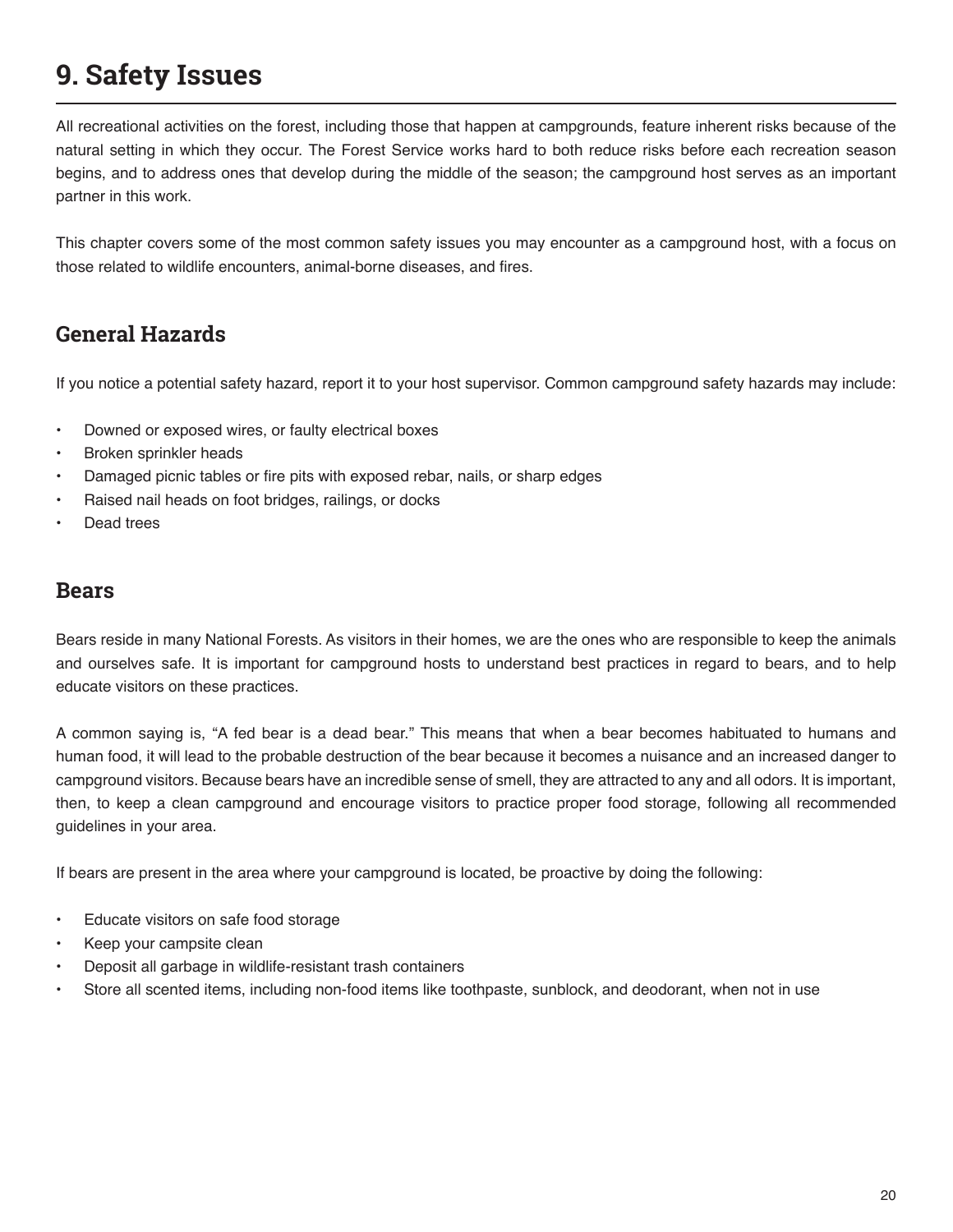### **Black Bear Encounters**

If a bear enters the campground seeking food, it may act in a predatory manner. Here are some guidelines for responding to a black bear encounter.

- Maintain a safe distance from the bear.
- Attempt to scare it away with loud shouts, by banging pots and pans together, or by throwing sticks or rocks in its general direction.
- If the bear persists, slowly move toward your vehicle or another secure area; face the bear while doing so, but don't look directly into its eyes.
- Report the incident to your host supervisor and only retrieve your personal belongings with their assistance.
- If you are attacked by a bear, act aggressively—yell, make noises, and wave your arms—and fight back; do not "play dead."
- If you're carrying bear spray, make sure you know how to use it properly before an encounter occurs.

**Note that guidelines will differ in areas where grizzly bears are present;** your host supervisor will provide grizzlyspecific information if you are volunteering in such an area.

### **Hantavirus**

Rodents carry the hantavirus in many regions of the United States. Infections in humans can lead to acute pulmonary failure and death. The disease is transmitted in several ways:

- By inhaling the aerosolized virus
- Through broken skin, eyes, nose, and mouth
- By ingestion of contaminated food or water
- Via the bite of an infected animal

#### **To avoid infection, campground hosts should:**

- Avoid direct contact with both living and dead rodents, their droppings, urine, saliva, nests, or items they may have contaminated
- Use PPE in areas of infestation (i.e. respirator, gloves, eye protection, disposable coveralls)
- Ventilate closed buildings or rooms before spending time inside
- Disinfect all surfaces and objects in a room where infestation has occurred before sweeping or vacuuming

Seek treatment if you experience any contact with possible carriers or signs of possible symptoms, which usually occur within 2 to 3 weeks of exposure and may include:

- **Fever**
- Nausea
- Headache
- Muscle aches
- Cough
- Increasing acute respiratory distress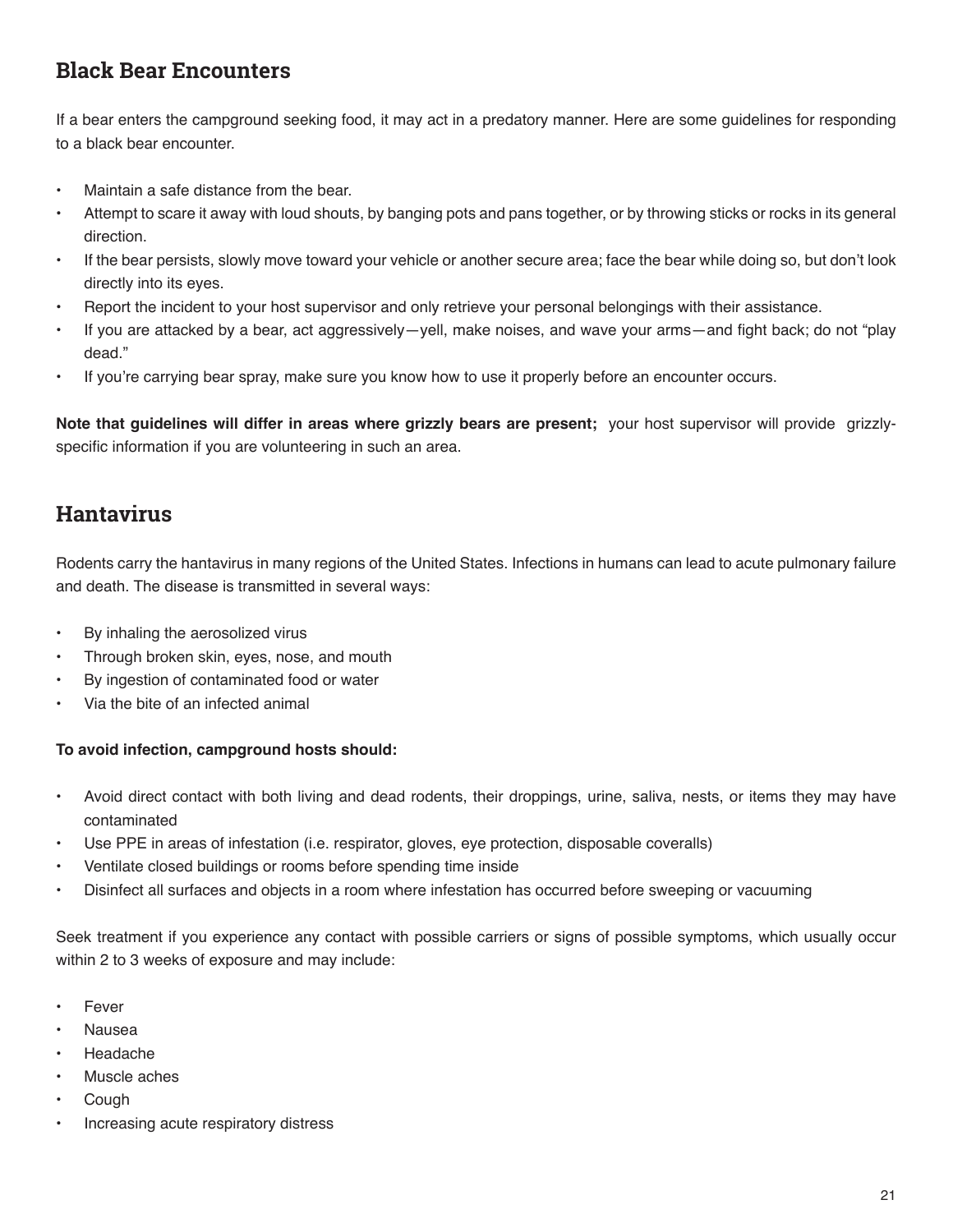### **Rabies**

The rabies virus is an acute, often fatal disease most commonly transmitted through the saliva of an infected mammal during a bite; inhalation of aerosols is also possible. Campground hosts should avoid any wild animal (especially raccoons, skunks, foxes, and bats) that appears to have lost its fear of humans or is behaving abnormally or aggressively; similar behavior in domestic animals is also a warning sign to exercise caution. PPE should be worn if working in bat-roost sites or in areas where bats congregate.

#### **If you are bitten by an animal:**

- Cleanse the wound with soap, water, and disinfectant
- Seek medical attention
- Record the date and location where the bite occurred

Seek treatment if you experience any contact with a possible carrier or display any symptoms, which may include:

- Pain at the wound site if bitten or scratched
- **Fever**
- Headache
- **Malaise**
- Apprehension
- Difficulty swallowing
- Muscle spasms
- **Paralysis**
- Disorientation, agitation, or hallucinations

### **Campfires**

For many people, one of the highlights of visiting the national forests is enjoying a peaceful evening in front of a campfire. Visitors can typically have campfires, use charcoal grills, and use pressurized gas camping stoves without any prohibitions as long as two conditions are in place: there are no local fire restrictions and there are no red flag warnings issued by the National Weather Service.

#### **Forest Service Restrictions**

Each national forest issues its own fire restrictions; your host supervisor will tell you what specific restrictions your district imposes.

Generally, there are four stages of such restrictions, depending on the risk of wildfires. These typically last for an extended period of time, such as several weeks. Here is a brief description of each:

**• Stage I:** Visitors cannot build, maintain, attend, or use a fire, campfire, or charcoal, coal, or wood stove except in designated campsites that feature a metal fire ring. Visitors can use petroleum-fueled stoves, laterns or heating devices as long as they meet fire underwriter's specifications for safety. Visitors can smoke only within an enclosed vehicle or building, a developed recreation site, or an area 3 feet in diameter cleared of flammable material.

**• Stage II:** In addition to the restrictions above, other activities are prohibited (e.g. smoking; using an explosive; possessing or using a motor vehicle off National Forest System roads, except when parking in an area devoid of vegetation within 10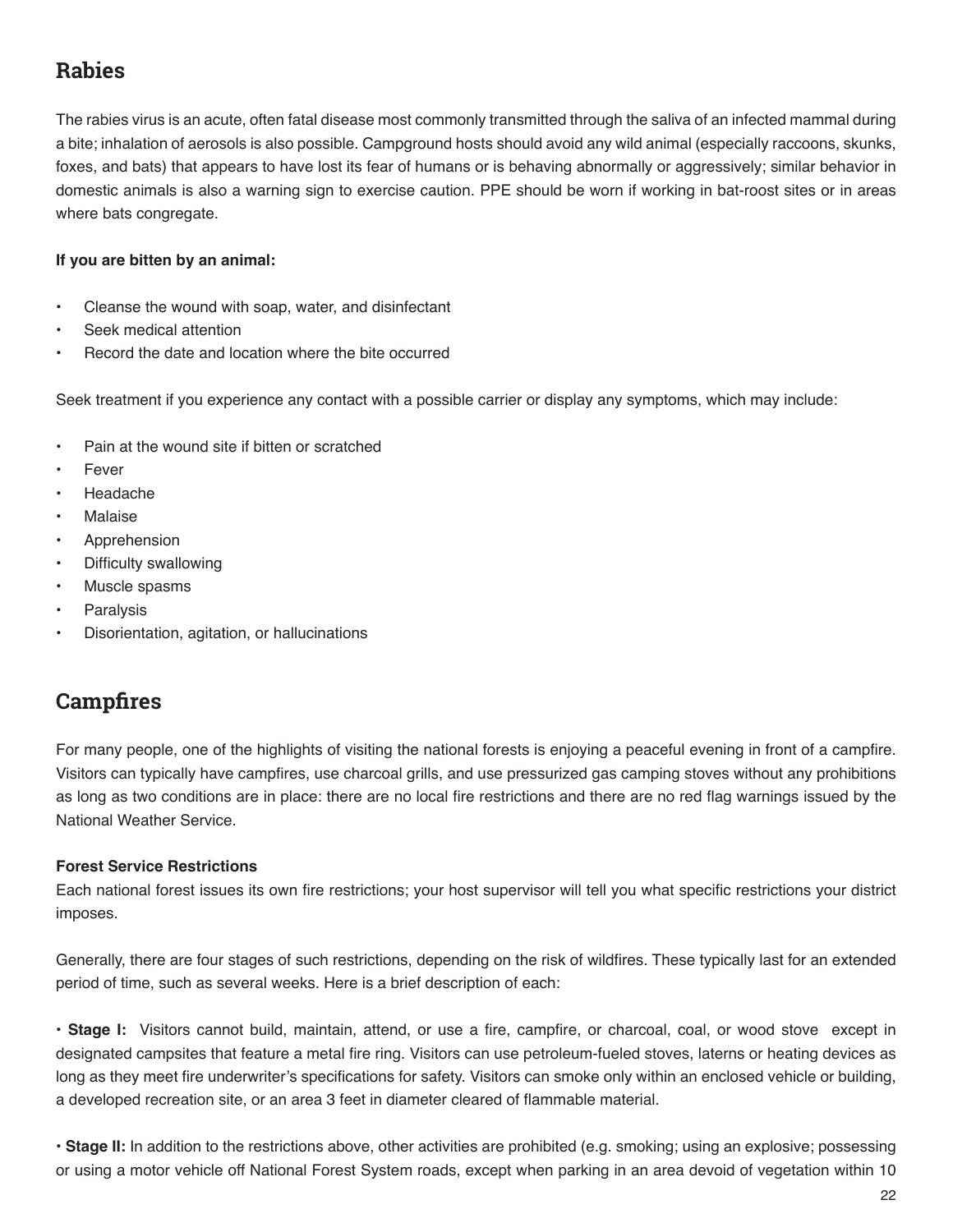feet of the roadway or parking overnight in Forest Service developed campgrounds; etc.); A full list of restriction actions is available at https://www.fs.usda.gov/Internet/FSE\_DOCUMENTS/stelprdb5371474.pdf, or at your local Forest Service office.

**• Stage III & IV:** Visitors cannot enter, stay in, or use any restricted portion of the forest.

### **Red Flag Warnings**

The National Weather Service issues a fire weather watch when conditions (e.g. low humidity, strong winds, possibility of dry lightning strikes, dry fuels) that increase fire danger could exist within the next 12-72 hours. A red flag warning, the highest alert, is issued when weather events may result in extreme fire behavior within the next 24 hours. Extreme caution is necessary during these weather events to prevent a simple spark from causing a major wildfire.

When the National Weather Service issues a red flag warning, visitors cannot have open-flame campfires or charcoal fires. Visitors can use a pressurized gas stove. The only places visitors can smoke is within buildings, vehicles, developed recreation sites, or an area 3 feet in diameter cleared of burnable material.

The campground host should communicate current fire regulations to visitors and remind guests to fully extinguish their campfires before leaving their campsite or going to bed in order to reduce the risk of wildfires started by unattended campfires. Check during roves to see that all campfires are extinguished.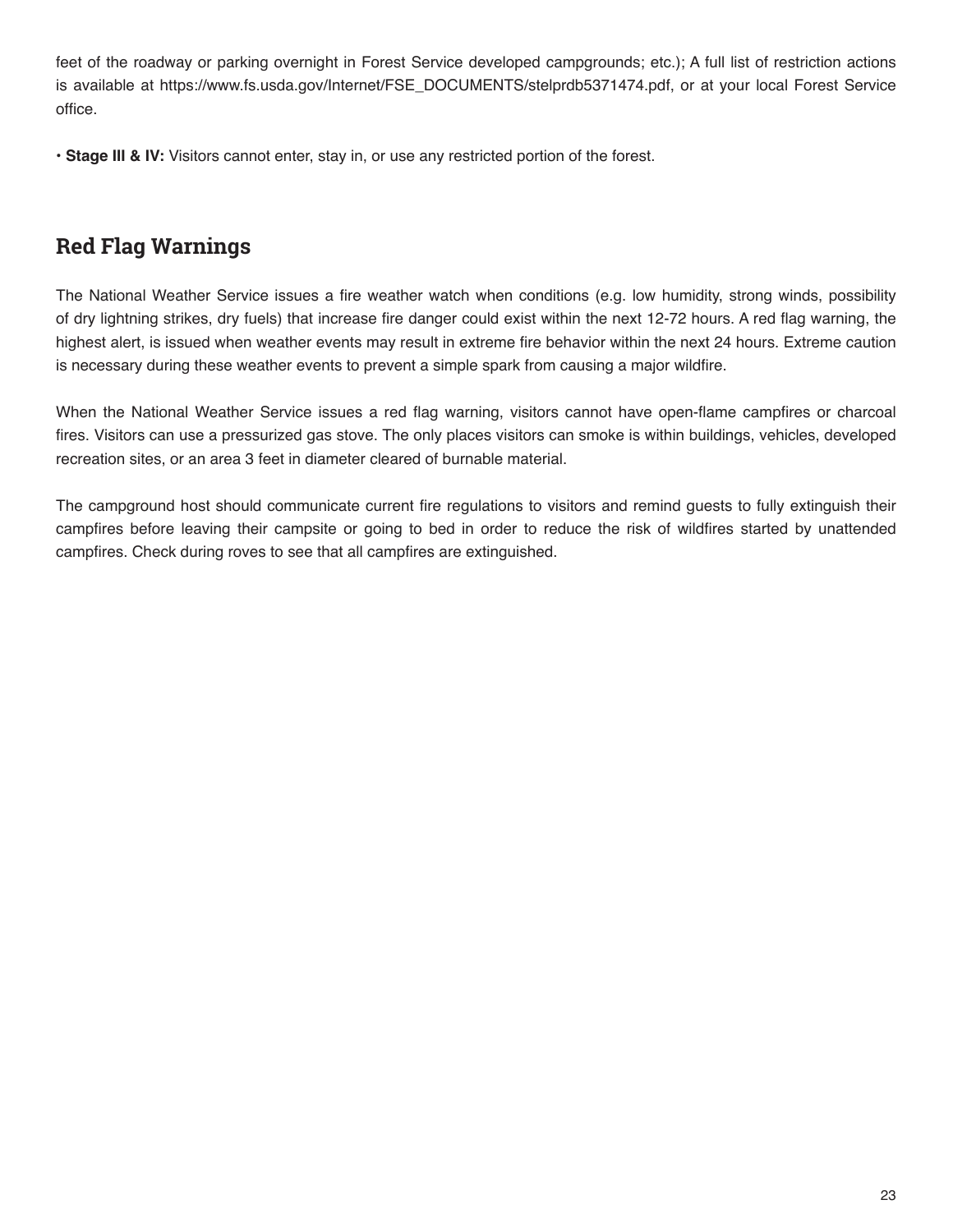## **10. Handling Emergencies**

Fortunately, emergencies don't happen every day. When they do occur, however, it's important that campground hosts know how to react—that means keeping calm and addressing the situation quickly, but rationally. As always, your safety takes precedence; it is important that volunteers do not place themselves in harm's way. This chapter covers some general guidelines for handling emergencies.

### **Communication**

In an emergency, the campground host serves as a point of contact for campers by providing telephone and two-way radio service for any emergency needs. The host also communicates with law enforcement when needed, and acts as a contact point for any incoming emergency messages.

Keep a radio or phone nearby, along with a notepad, pen or pencil, and contact information for dispatch, law enforcement, and district personnel. Know where specific sites, facilities, pay telephones, areas of good cell phone service, and your district office are located.

### **Requesting Assistance**

Dial 911 to request help during an emergency. Tell the dispatcher the campground name, address, site number (if applicable), and the general nature of the emergency, so that they can respond appropriately. If you are unable to make the call, send a bystander to do so, making sure they can communicate that information to the dispatcher. In addition, notify your Forest Service point of contact as soon as possible during an emergency. If the district ranger is not available, call dispatch.

### **Documentation**

It is important to document all injuries and accidents that you witness, or that visitors report to you, and then report these to your host supervisor. Take clear, detailed, accurate notes about the nature of the emergency, including:

- Time and date
- Descriptions of the incident, including injuries or damage
- Visitor's name, address, phone number, campsite number, and license plate number

If directing law enforcement to the area, tell the officer if you noticed drugs, alcohol, weapons, or dogs in the area.

### **Responding to Fires**

Call 911 immediately in the case of an RV, facility, brush, or forest fire, and give the dispatcher the campground name, address, specific site number, and directions to the site, if applicable. In addition, contact dispatch and/or the district office to inform them of the fire. Follow all directions from Forest Service staff and fire officials when they arrive. Use caution around RV fires; keep campers away from propane tanks that may explode.

Know where to find fire extinguishers, fire caches, and first-aid kits throughout the campground. You may find yourself in